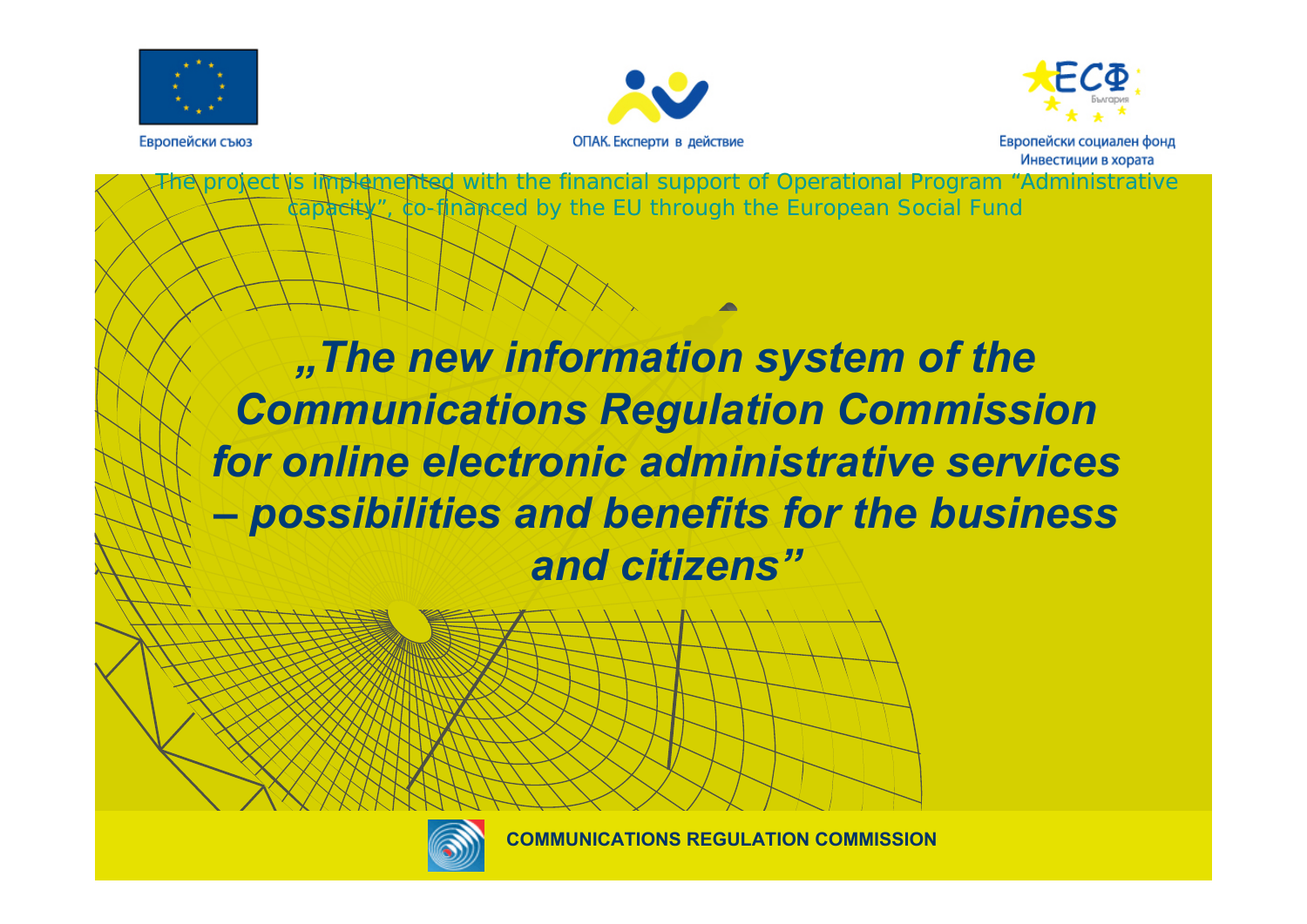





## **Project**

**"Development of an information system "Licensing and registers" in relation with elaboration of software for notifications, authorizations, licenses and registrations aiming provisioning of complex administrative electronic services to the citizens and business" from Operational Program "Administrative capacity" (OPAC) ,Sub-priority: 3.1 "Improvement of the quality of services provided to the citizens and businesses, including through e-governance development", Priority axis: III. "Good administrative service and development of electronic governance" financed by the European Union through the European Social Fund, implemented as per contract NoА09-31-114- С/12.06.2009 between Communications Regulation Commission (CRC) and Managing Authority of OPAC**

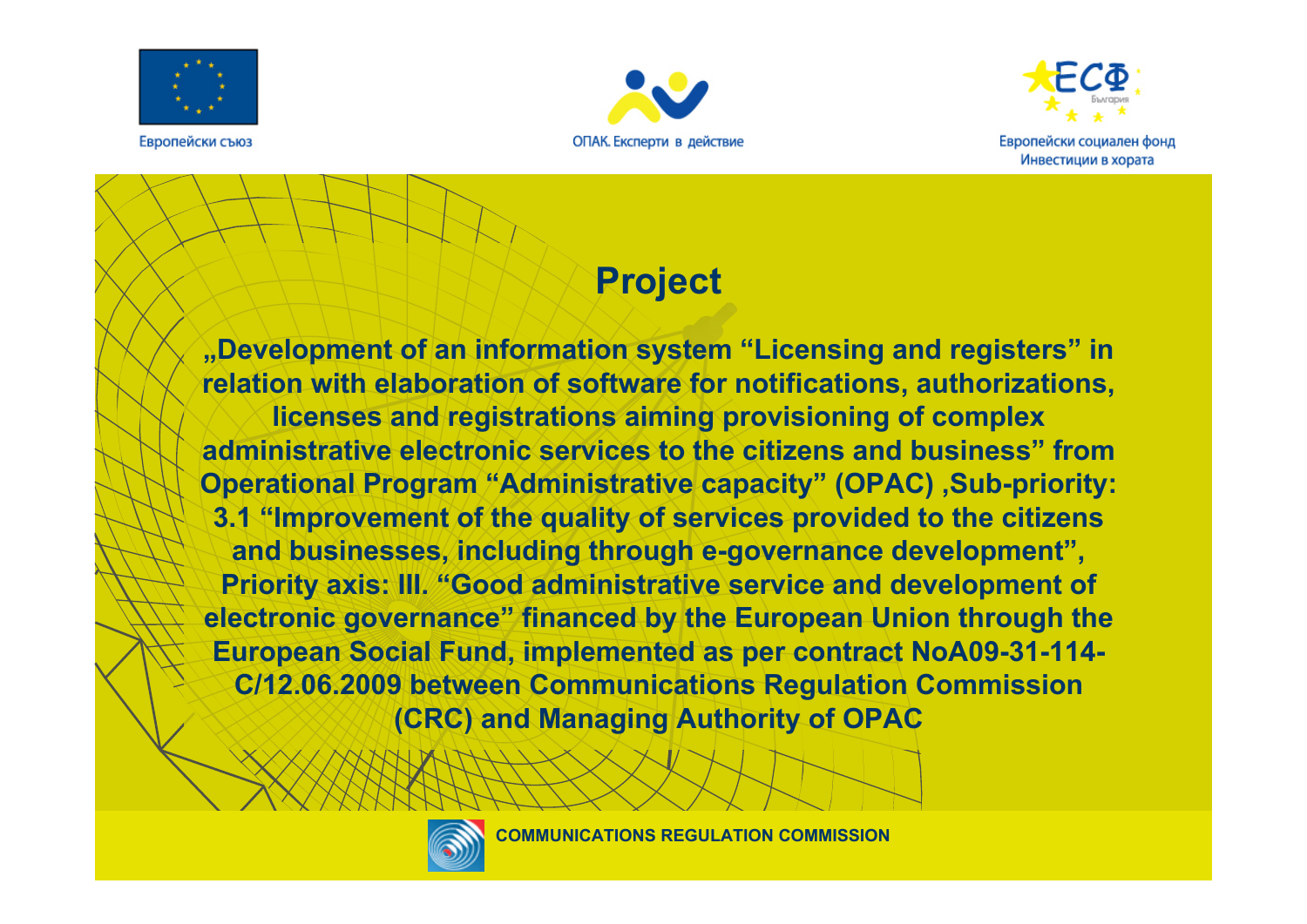





## *PROJECT INFORMATION*

**Project value: 741 588 BGN Project Duration: 24 months Deadline: June 2011**

### **Target groups:**

- ¾**Citizens;**
- ¾**Professional associations and societies;**
- ¾**Other administrations;**
- ¾**Communications Regulation Commission;**

¾**The undertakings providing electronic communications, postal services and certification services.**

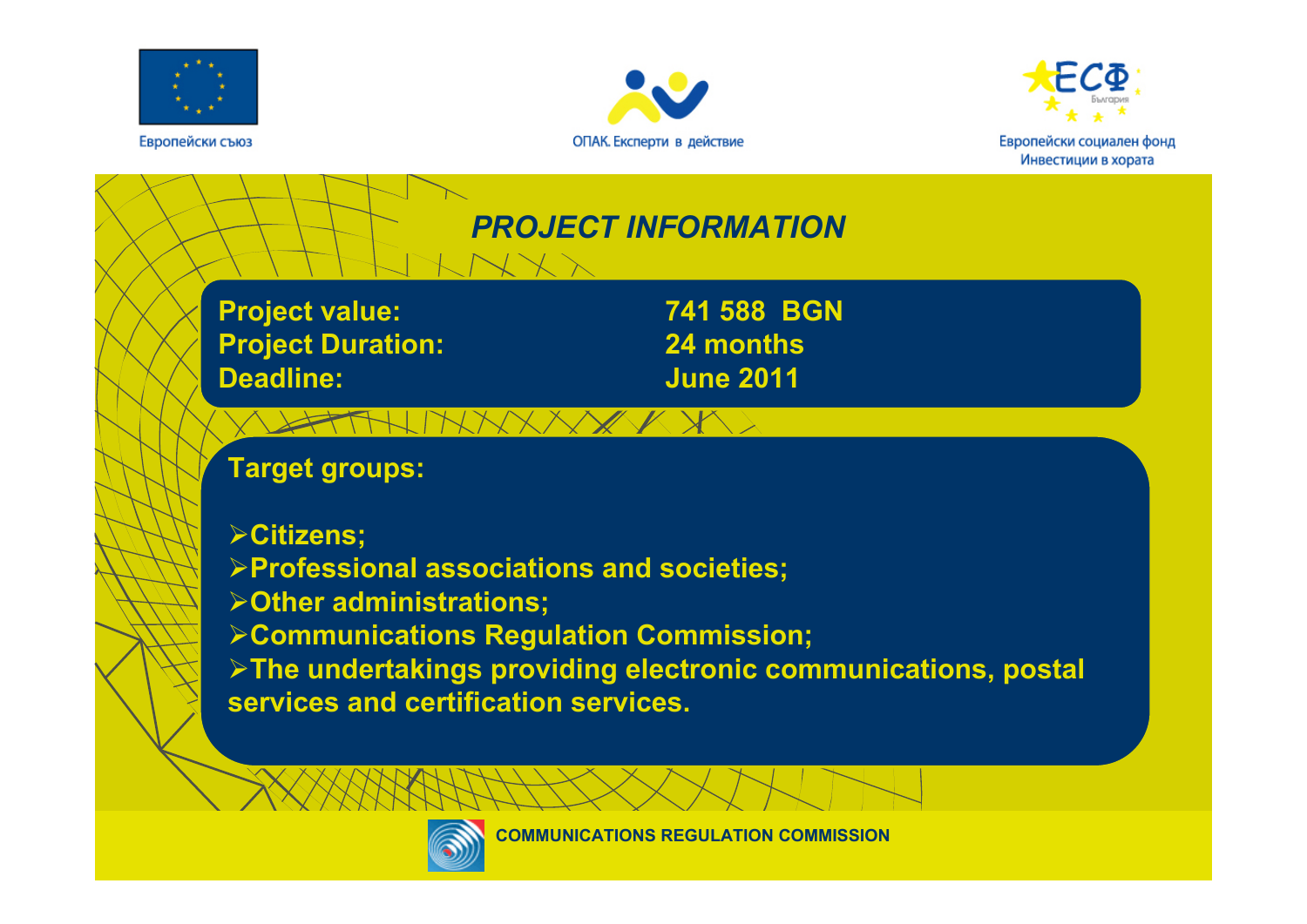





#### *PROJECT RESULTS*

**Expected results:**

¾**Improved effectiveness of CRC's work;**

¾**Provision of complex administrative services to the citizens and business in compliance with the requirements of the Law on electronic governance;**

¾**Improved quality of services and shortening the time for their execution.**

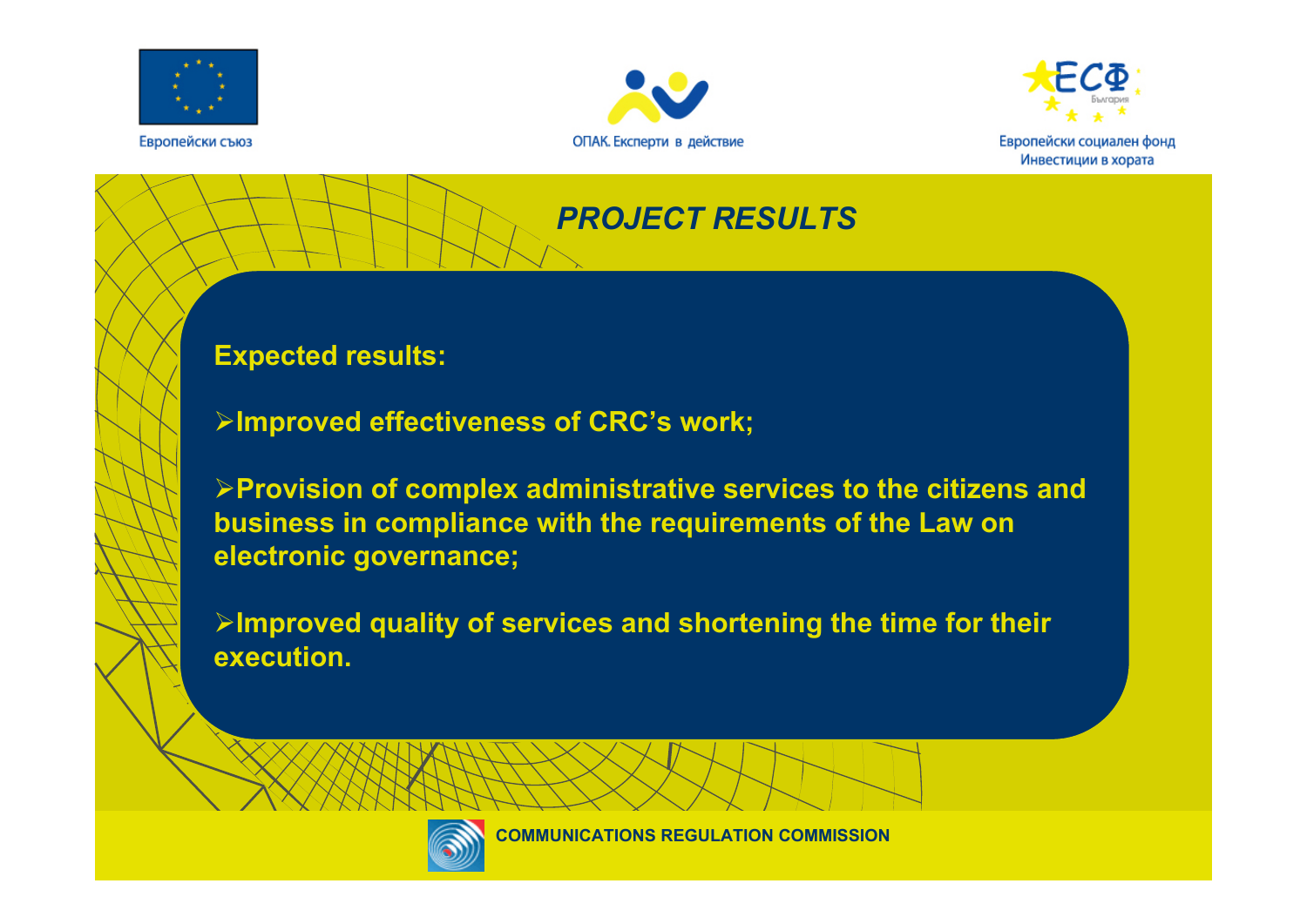





#### *PROJECT MILESTONES*

#### **Milestones:**

¾ **Development of information system model with relation among the processes;**

- ¾ **Development of technical specifications;**
- ¾ **Installation of operational system and data bases;**

¾ **Development, implementation and maintenance of the information system.**

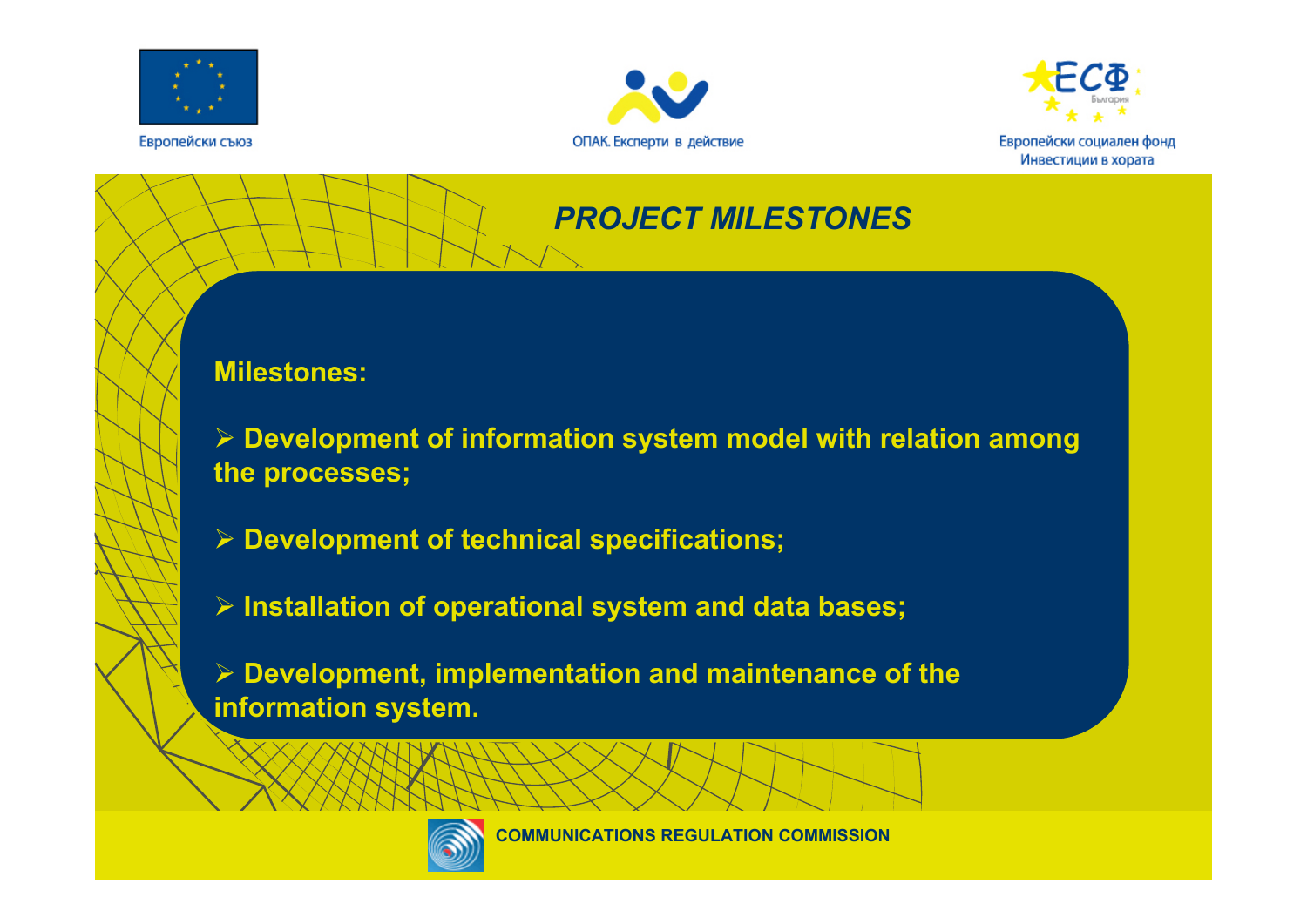





#### *PROJECT BENEFITS*

¾ **introduction of the first information system for provision of 39 online administrative services by the sector regulator – CRC;**

¾ **the system is financed entirely from the program OPAC and EU, that saves resources from the budget and the taxpayers;**

¾ **turns CRC into the first regulator that count in the egovernment with the administration of such a big number of eservices.** 

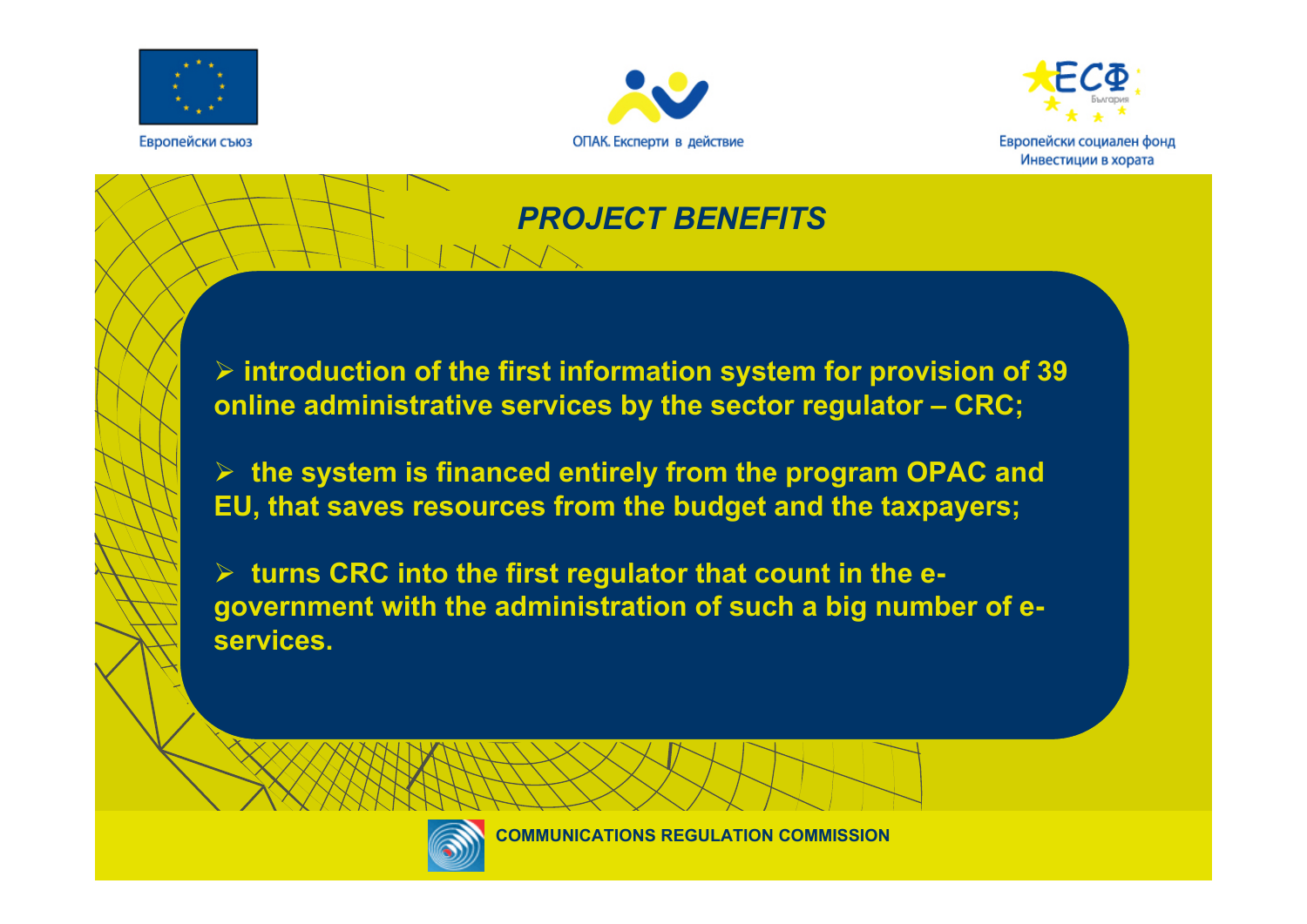





#### *CRC Powers*

**CRC provides electronic administrative services in compliance with its powers under 3 laws:**

- ¾ **Law on electronic communications (LEC);**
- ¾ **Law on postal services (LPS);**
- ¾ **Law on electronic document and electronic signature (LEDES).**

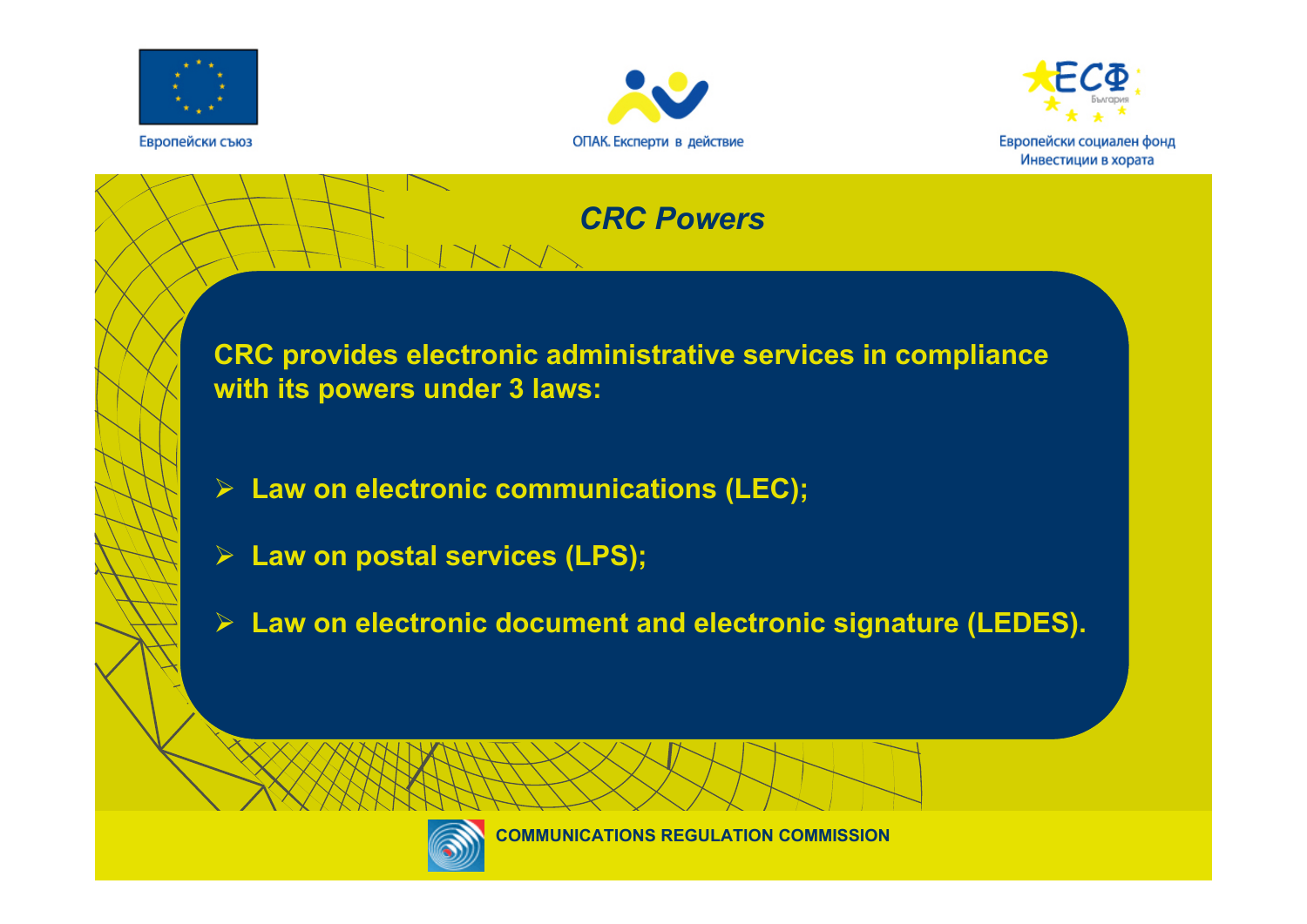





## *Volume of the administrative services provided by the CRC within the period 2008-2009 year :*

#### ¾ **entered applications;**

¾ **authorization for usage of radio frequency spectrum and geostationary orbit;**

#### ¾ **notifications;**

¾ **permissions for radio amateurs.**

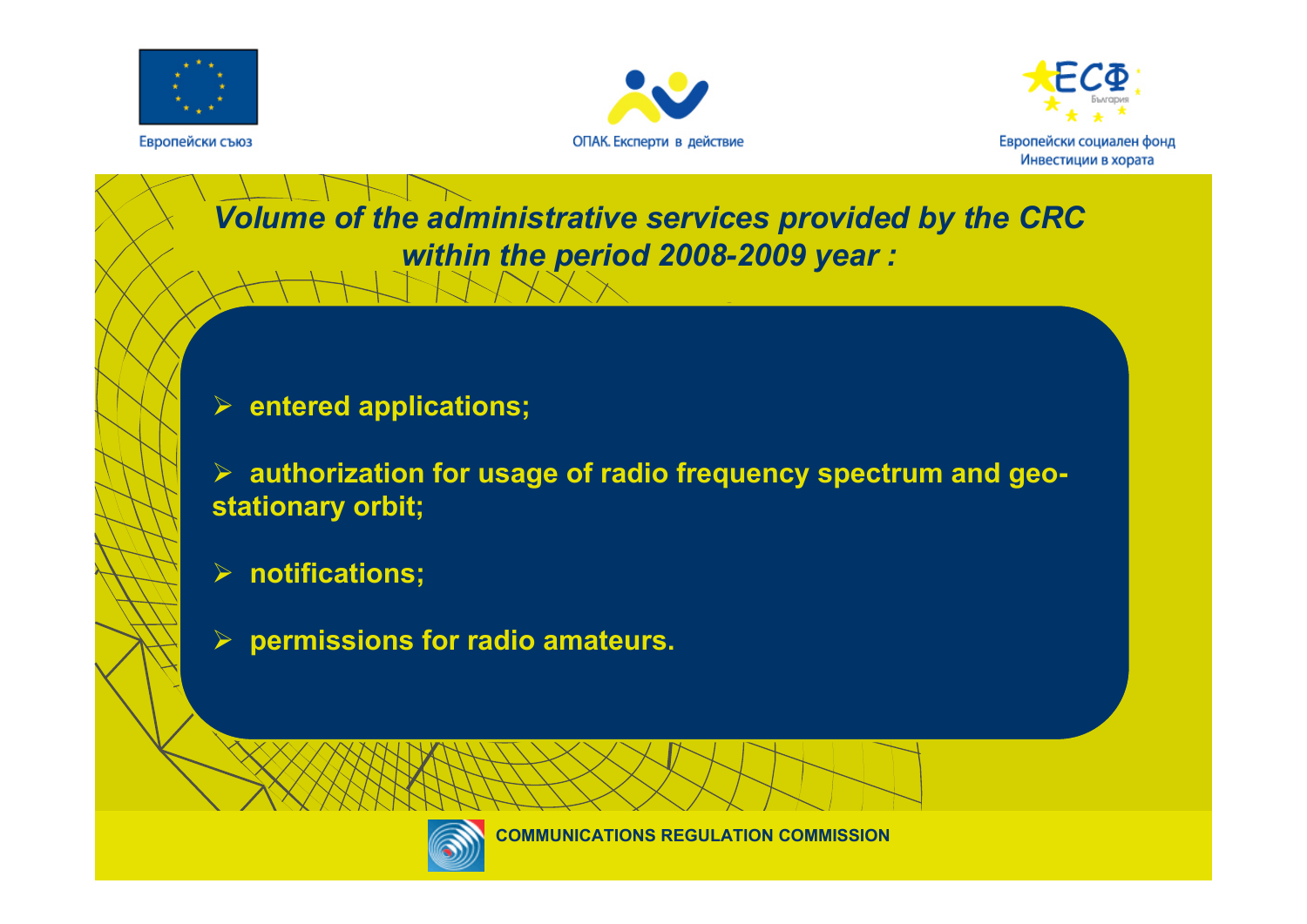





#### *Administrative services, provided by the CRC within the period 2008-2009*



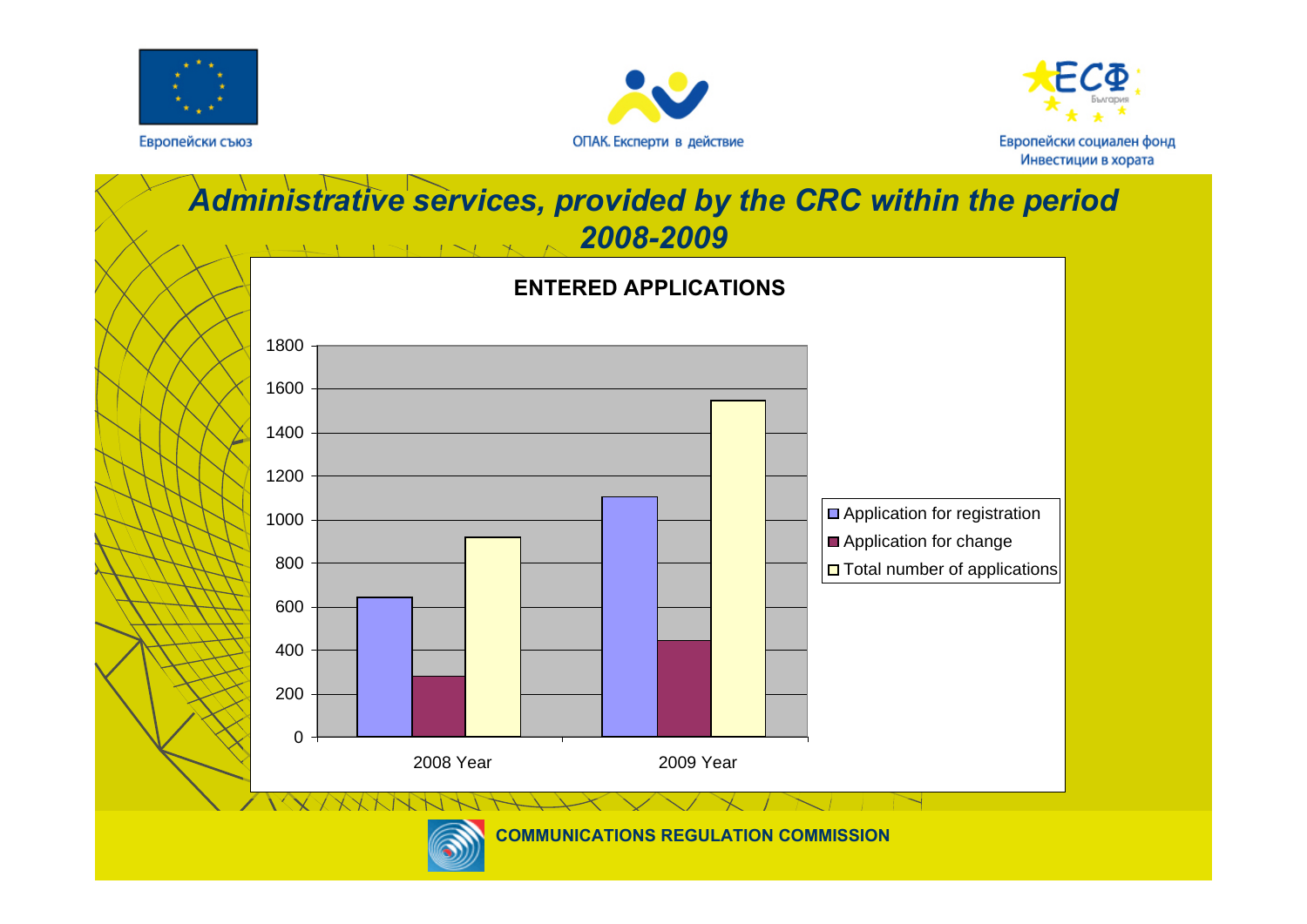





## *Activities and documents issued for usage of individually assigned limited resource*



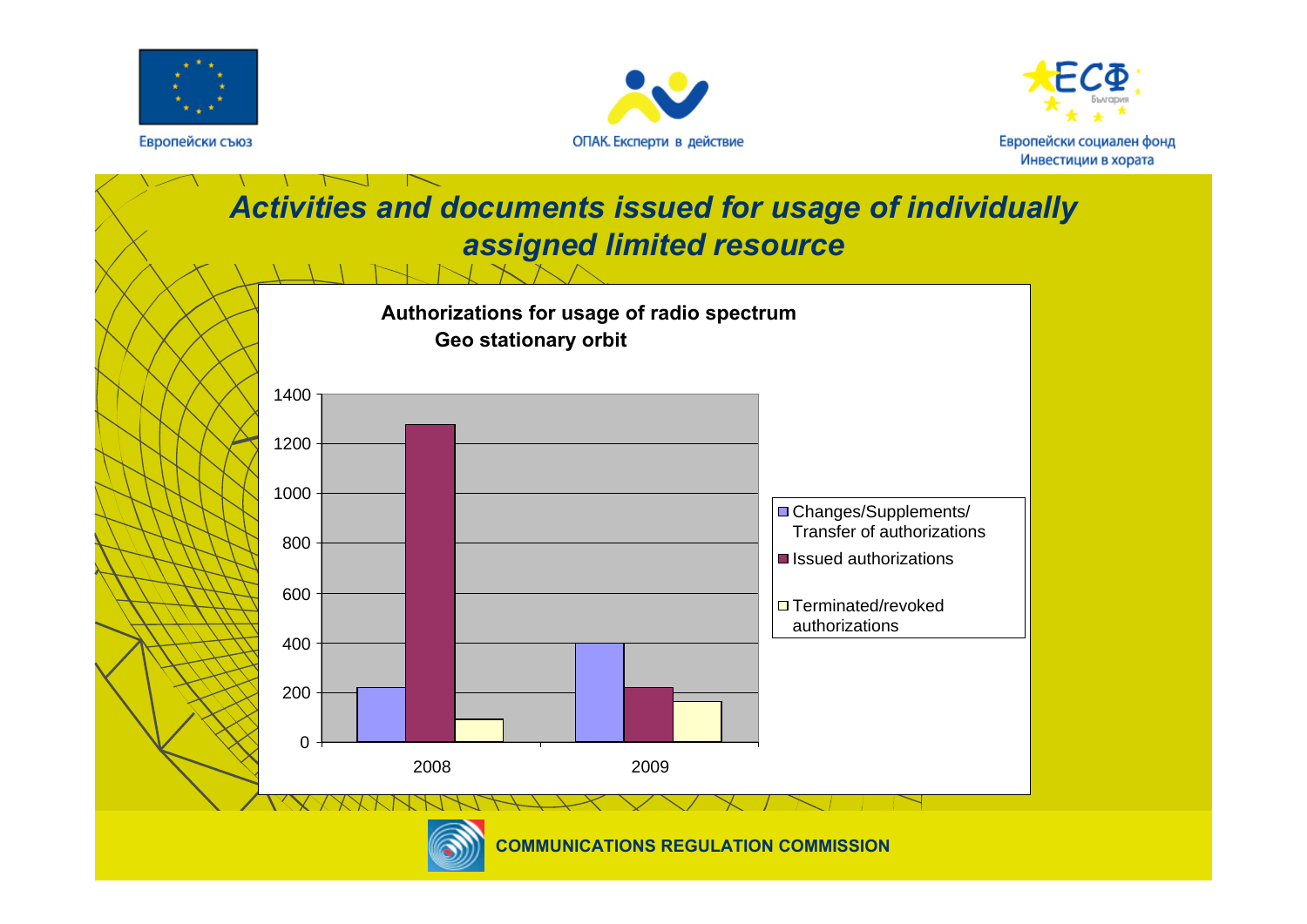





### *Activities and documents issued for provision of public electronic communications*



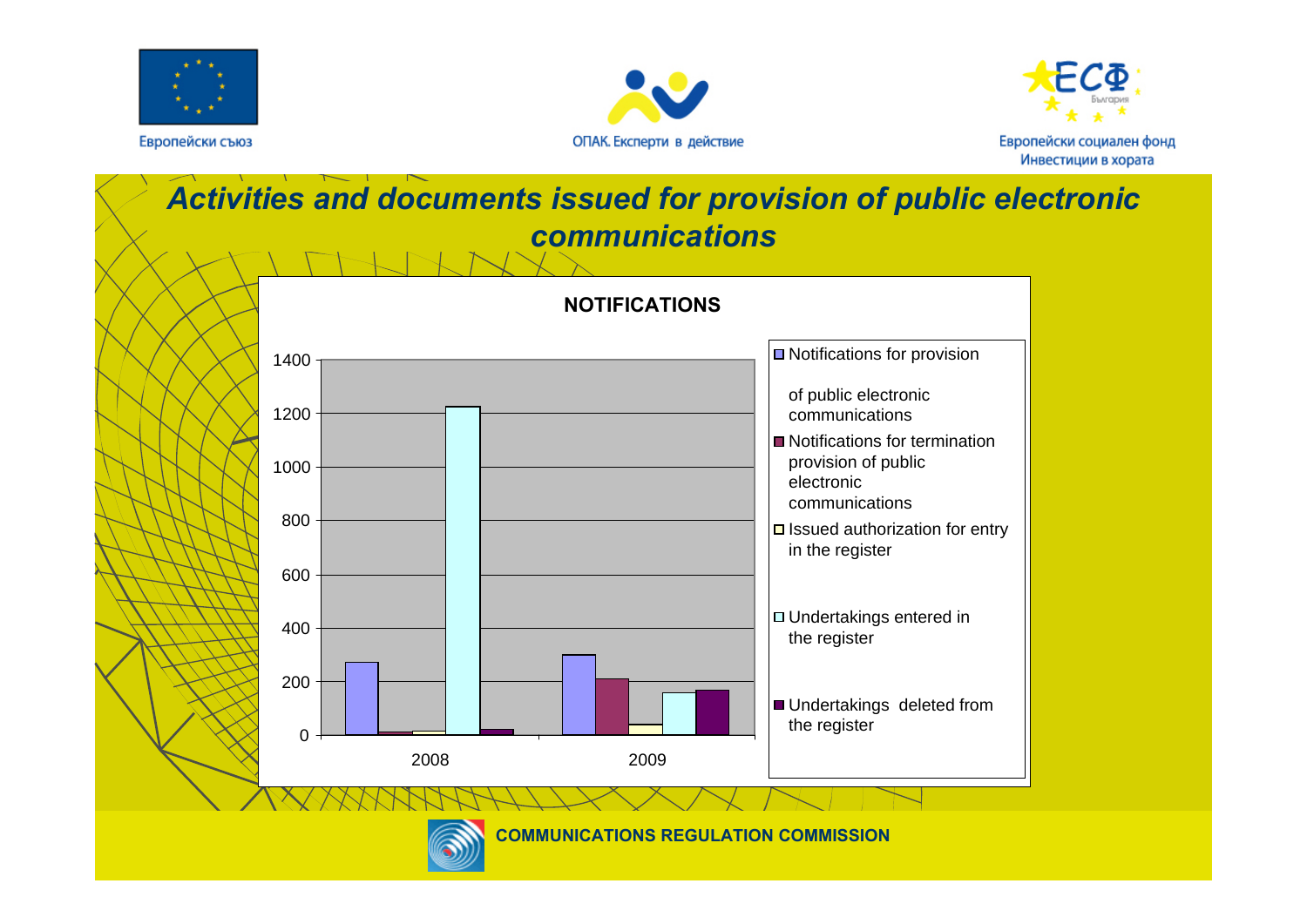





#### *Activities and documents issued to radio amateurs*



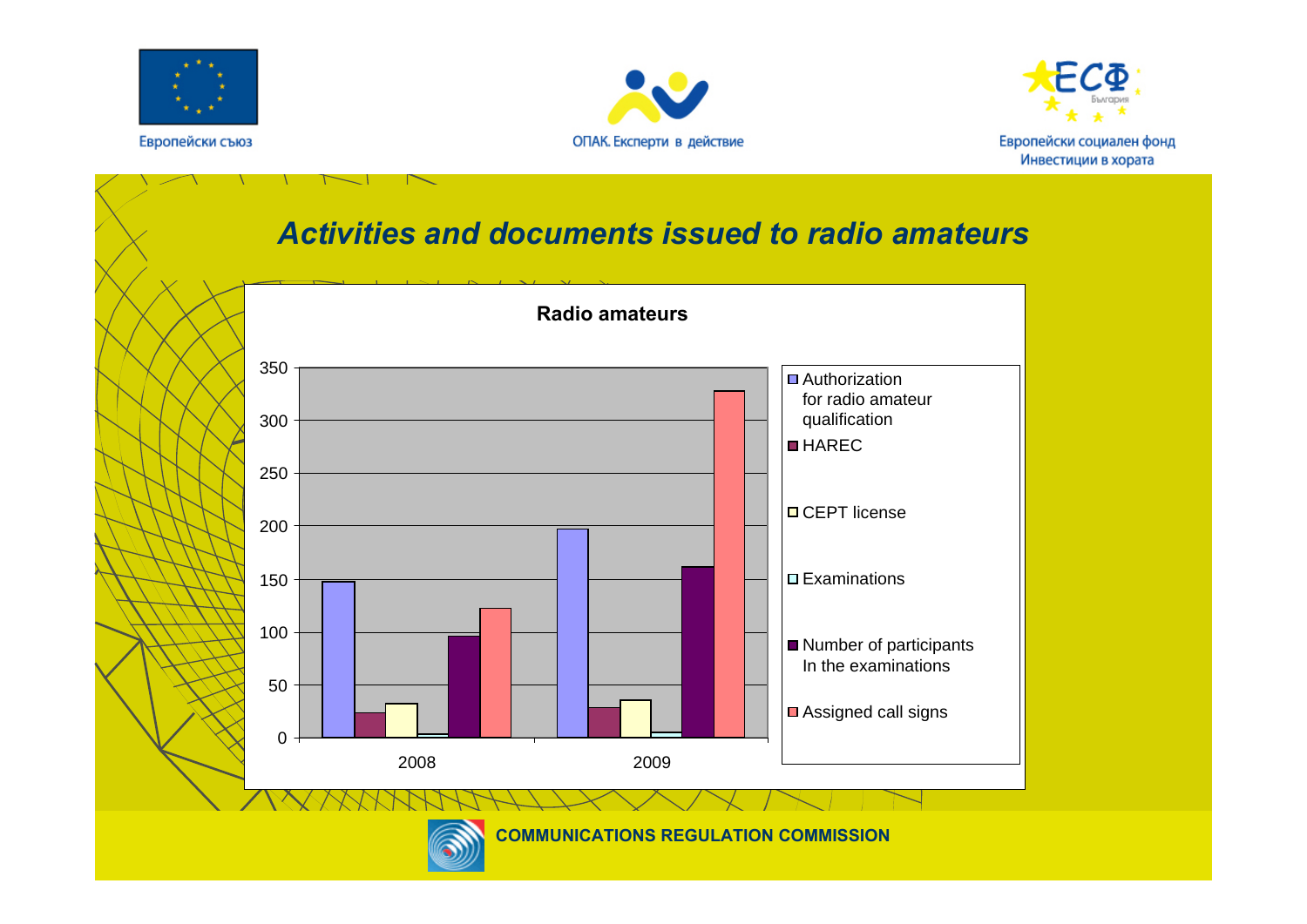





# *Dynamics in the CRC's document exchange:*

¾ **doubling within 1 year the number of applications for administrative services initiation;**

¾ **increase the number of documents related with the change and additions to the permissions;**

¾ **after the change of the legislative framework the number of the notifications increases more than twice;**

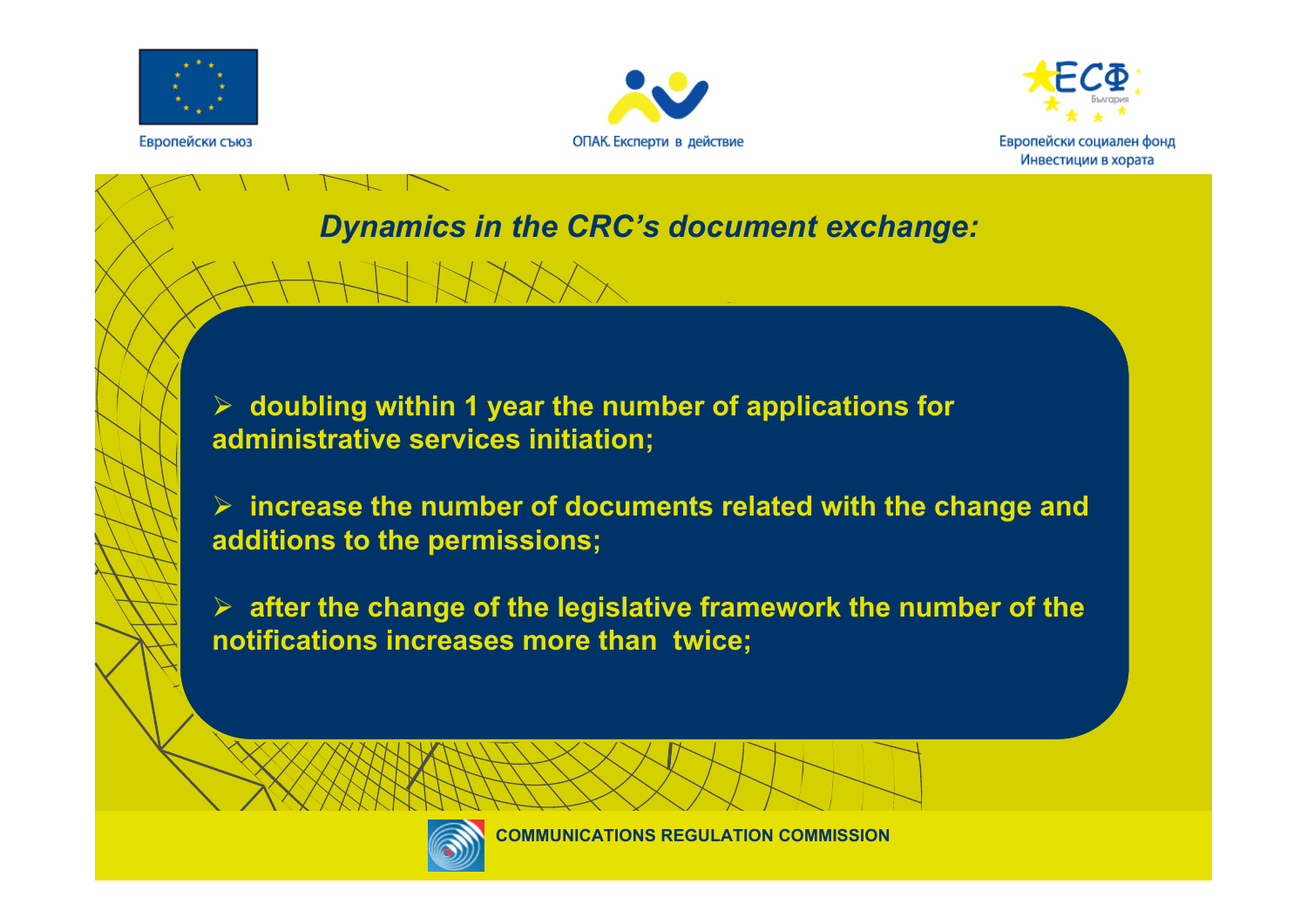





#### *Nowadays:*

*The initiation of administrative services is based on entered application on paper* 

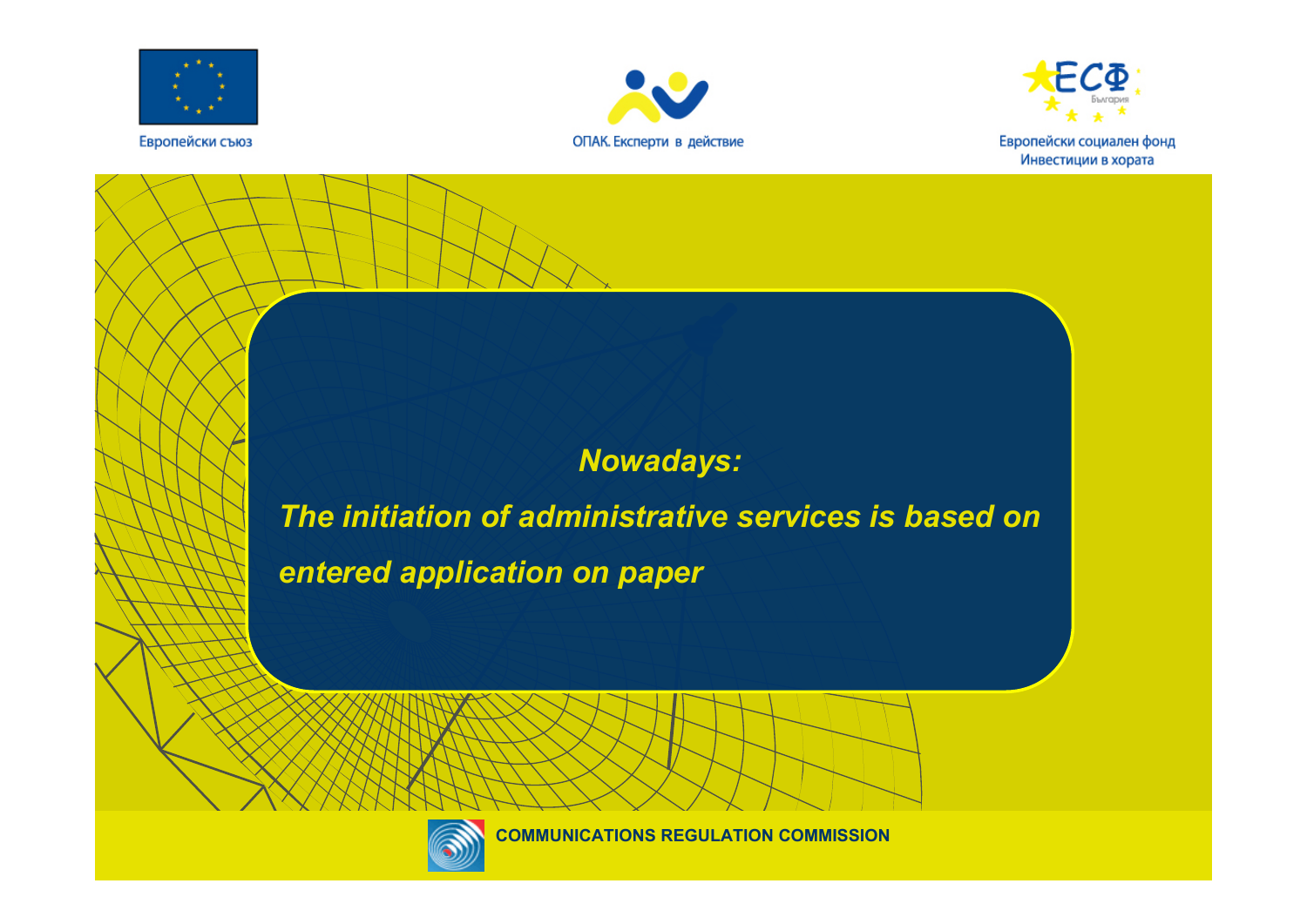





*Electronic administrative services within the new system range , provided by the CRC in compliance with Law on electronic communications (LEC):*

#### **Notifications:**

 $> 1$ . **1. Entry into the public register of undertakings notified the Communications Regulation Commission about their intentions to carry out public electronic communications (register under Art.33, Para 1, Item 1 of the Law on Electronic Communications).**

¾**2. Issue a certificate for entry into the public register under Art.33, Para 1, Item 1 of the Law on Electronic Communications.**

¾**3. Deletion of undertaking entered into the public register under Art.33, Para 1, Item 1 of the Law on Electronic Communications, on its own initiative.** 

¾**4. Deletion of undertaking entered into the public register under Art.33, Para 1, Item 1 of the Law on Electronic Communications, on the CRC's initiative.**

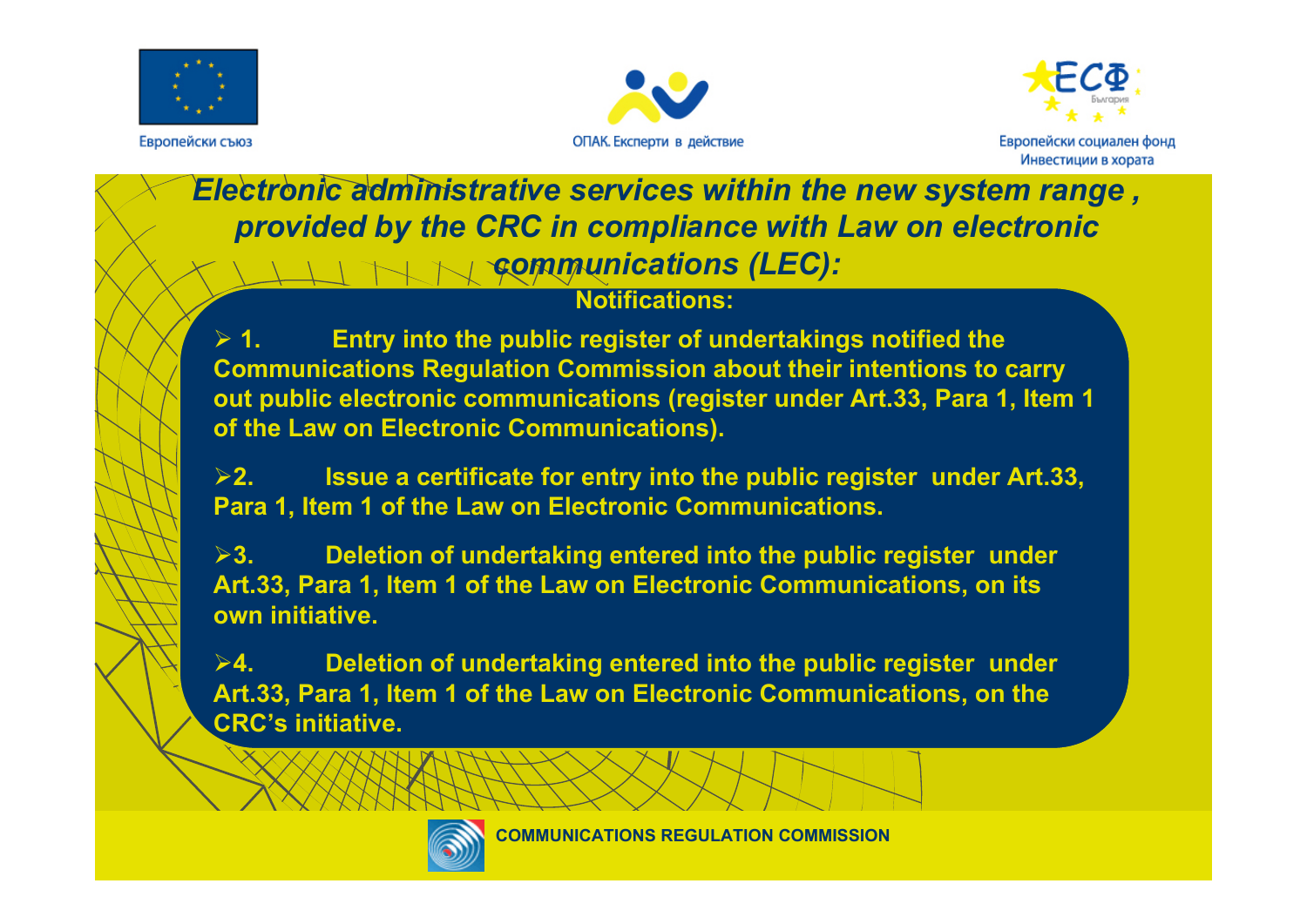





#### *Electronic administrative services within the new system range, provided by the CRC in compliance with LEC:*

#### **Individually assigned limited resource – radio frequency spectrum:**

¾ **1.Granting authorization for usage of individually assigned limited resource – radio frequency spectrum:**

¾ **2. Granting supplementary individually assigned limited resource - radio frequency spectrum.**

¾ **3. Temporal termination of an authorization for usage of individually assigned limited resource – radio frequency spectrum.** 

¾ **4. Amendment and/or supplementation of an authorization for usage of individually assigned limited resource – radio frequency spectrum:**

¾ **5. Granting temporal authorization for usage of individually assigned limited resource – radio frequency spectrum.**

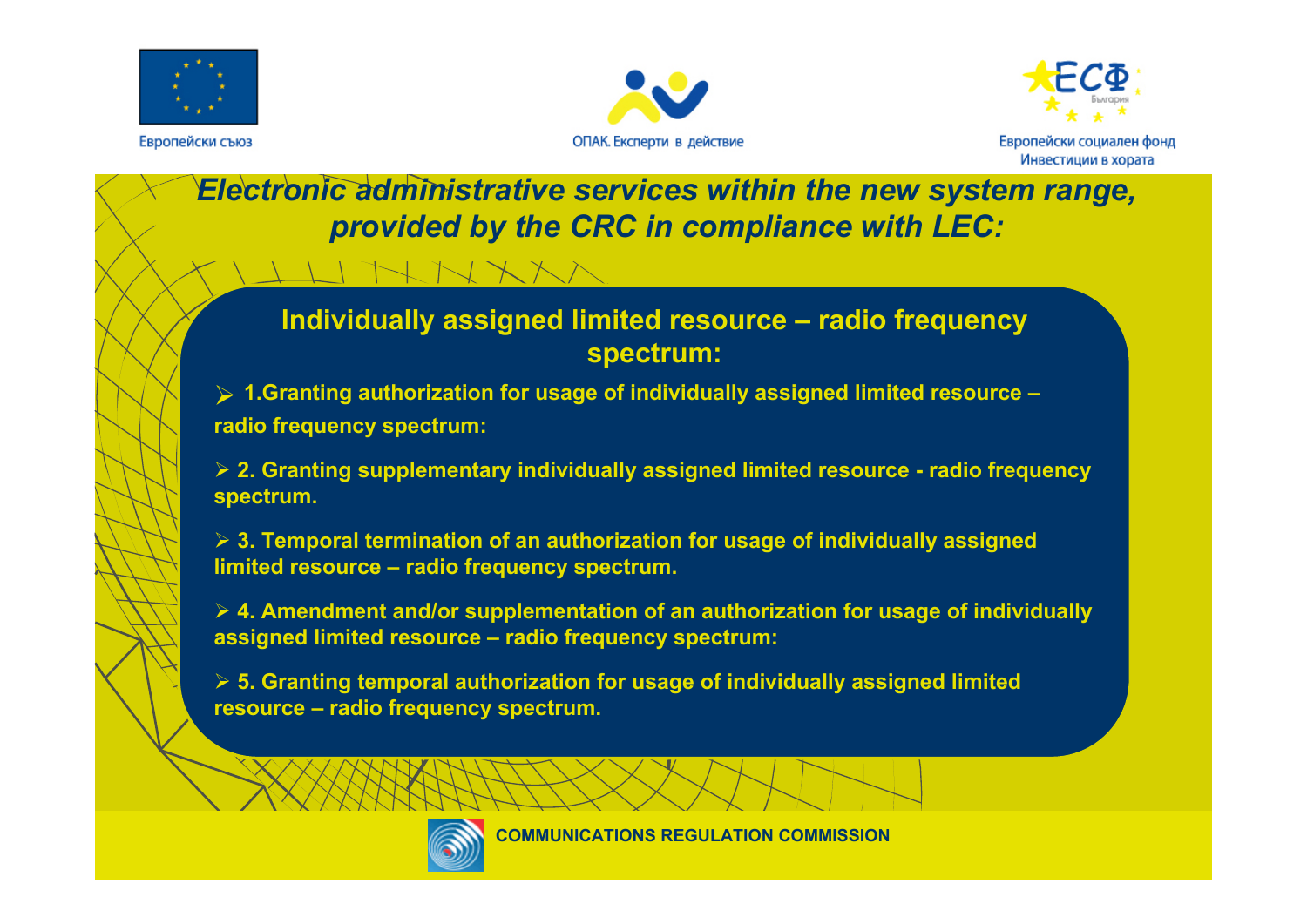





*Electronic administrative services within the new system range , provided by the CRC in compliance with LEC:*

**Individually assigned limited resource – numbers:**

¾ **Granting authorization for usage of individually assigned limited resource – numbers;**

¾ **Granting supplementary individually assigned limited resource – numbers;**

¾ **Amendment authorization for usage of individually assigned limited resource – numbers pursuant to Art. 116 of Law on Electronic Communications;**

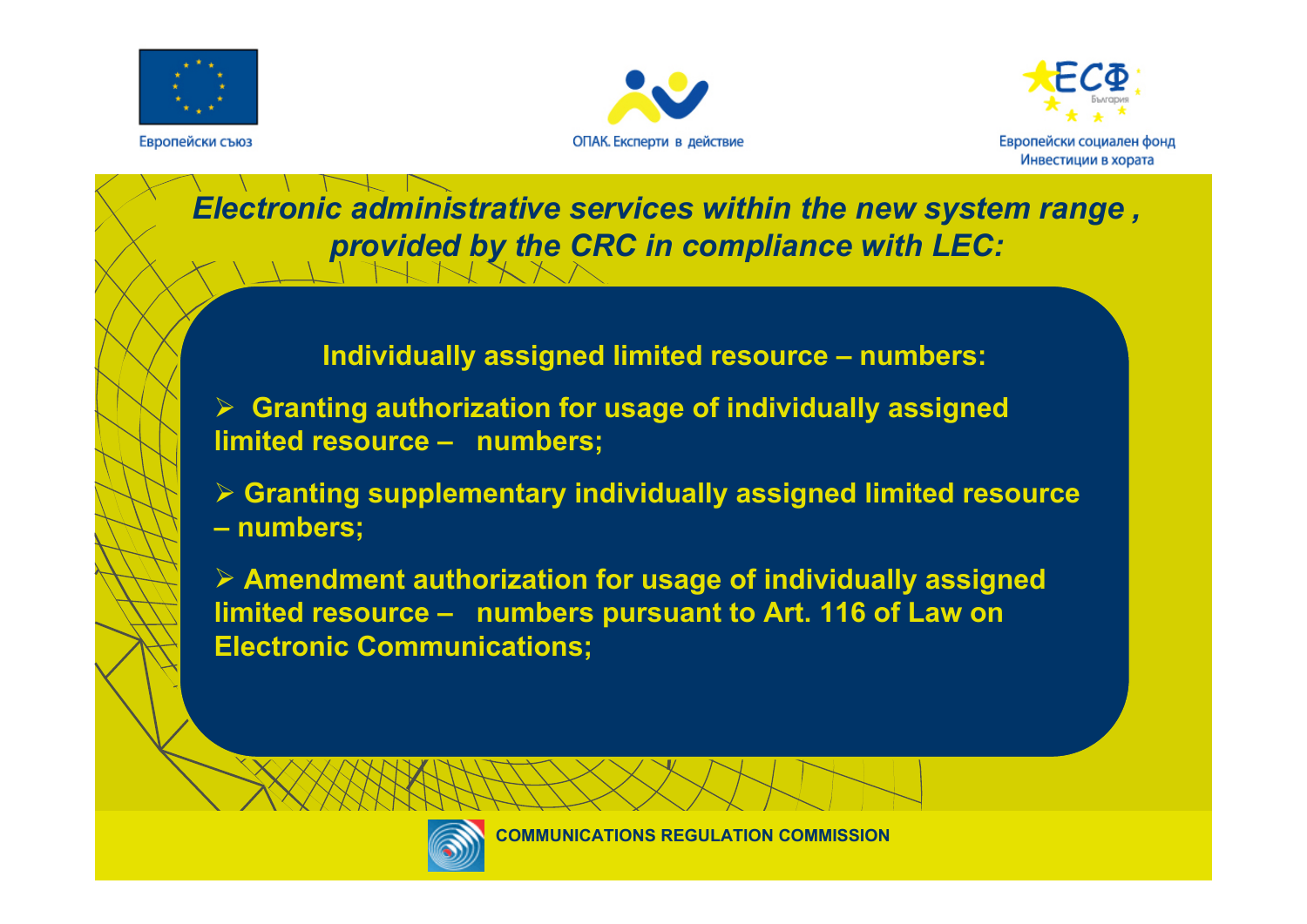





## *Electronic administrative services within the new system range , provided by the CRC in compliance with LEC:*

¾ **Amendment the fixed term of an authorization for usage of individually assigned limited resource;**

¾ **Amendment of an authorization for usage of individually assigned limited resource – on the CRC's initiative;**

¾ **Transfer of an authorization for usage of individually assigned limited resource;**

¾ **Termination of an authorization for usage of individually assigned limited resource;**

¾ **Revoke of an authorization for usage of individually assigned limited resource;**



**КОМИСИЯ ЗА РЕГУЛИРАНЕ COMMUNICATIONS REGULATION COMMISSION**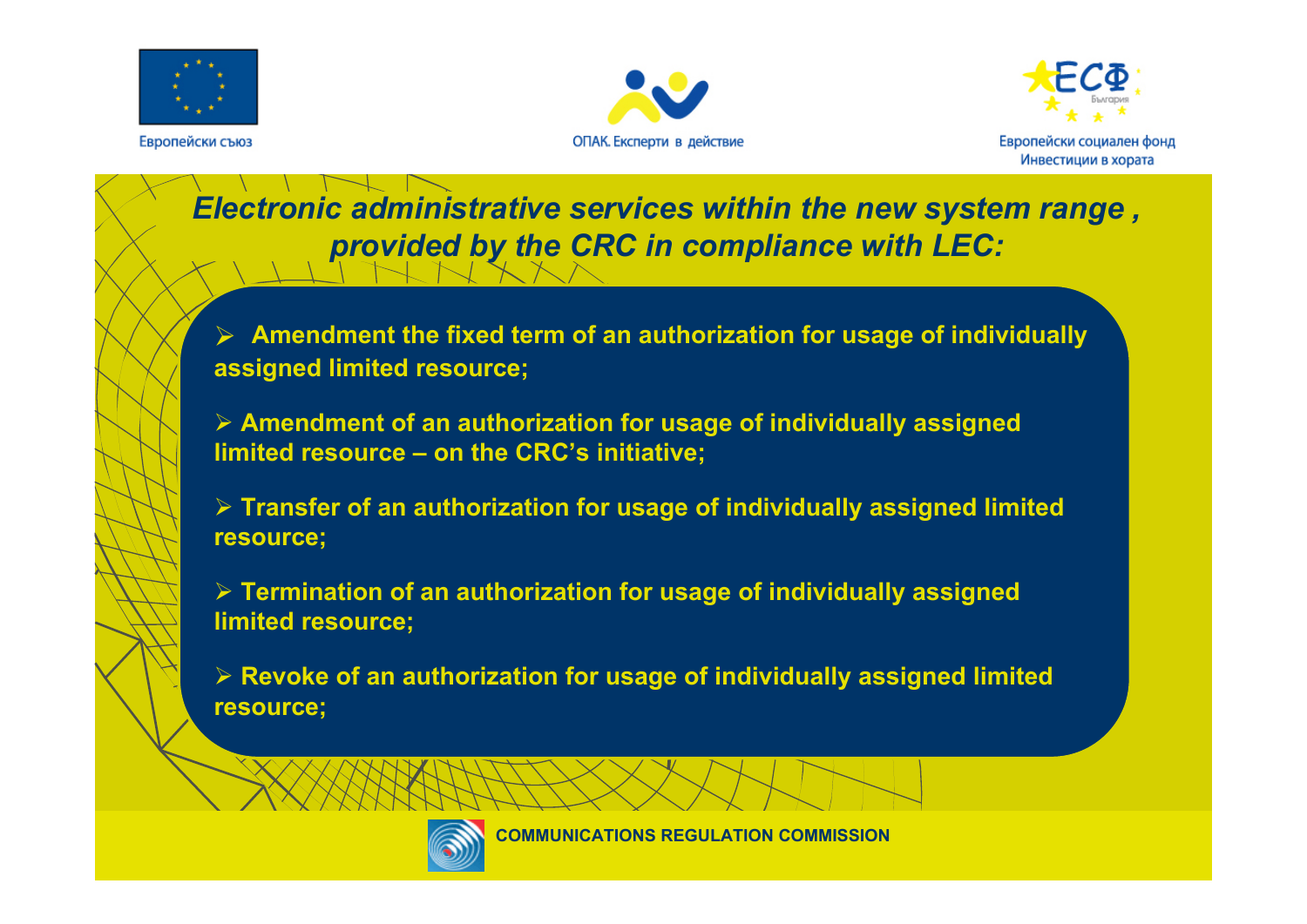





*Electronic administrative services within the new system range , provided by the CRC in compliance with LEC:*

#### **Radio amateurs:**

- ¾ **1. Carring-out of an examination for radio amateurs;**
- ¾ **2. Issue authorization for radio amateur qualification;**
- ¾ **3. Reissue authorization for radio amateur qualification;**
- ¾ **4. Issue harmonized amateur radio examination certificate (HAREC);**
- ¾ **5. Issue СЕРТ license;**
- ¾ **6. Determination the call signs of radio amateurs;**
- ¾ **7. Refusal for usage the assigned call sign for radio amateur.**

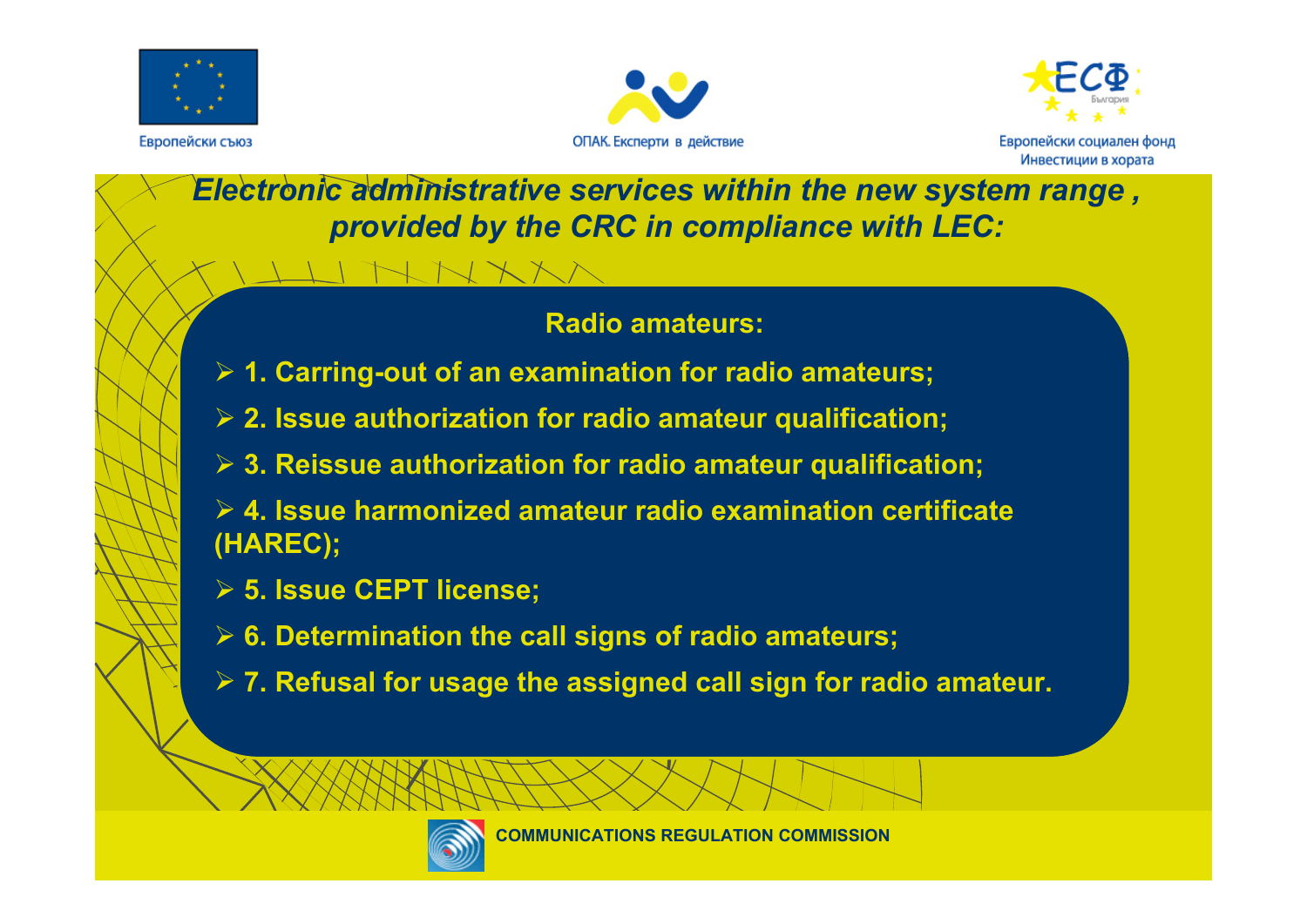





### *Electronic administrative services within the new system range, provided by the CRC in compliance with Law on e-document and esignature:*

#### ¾ **Registration of providers of certification services**

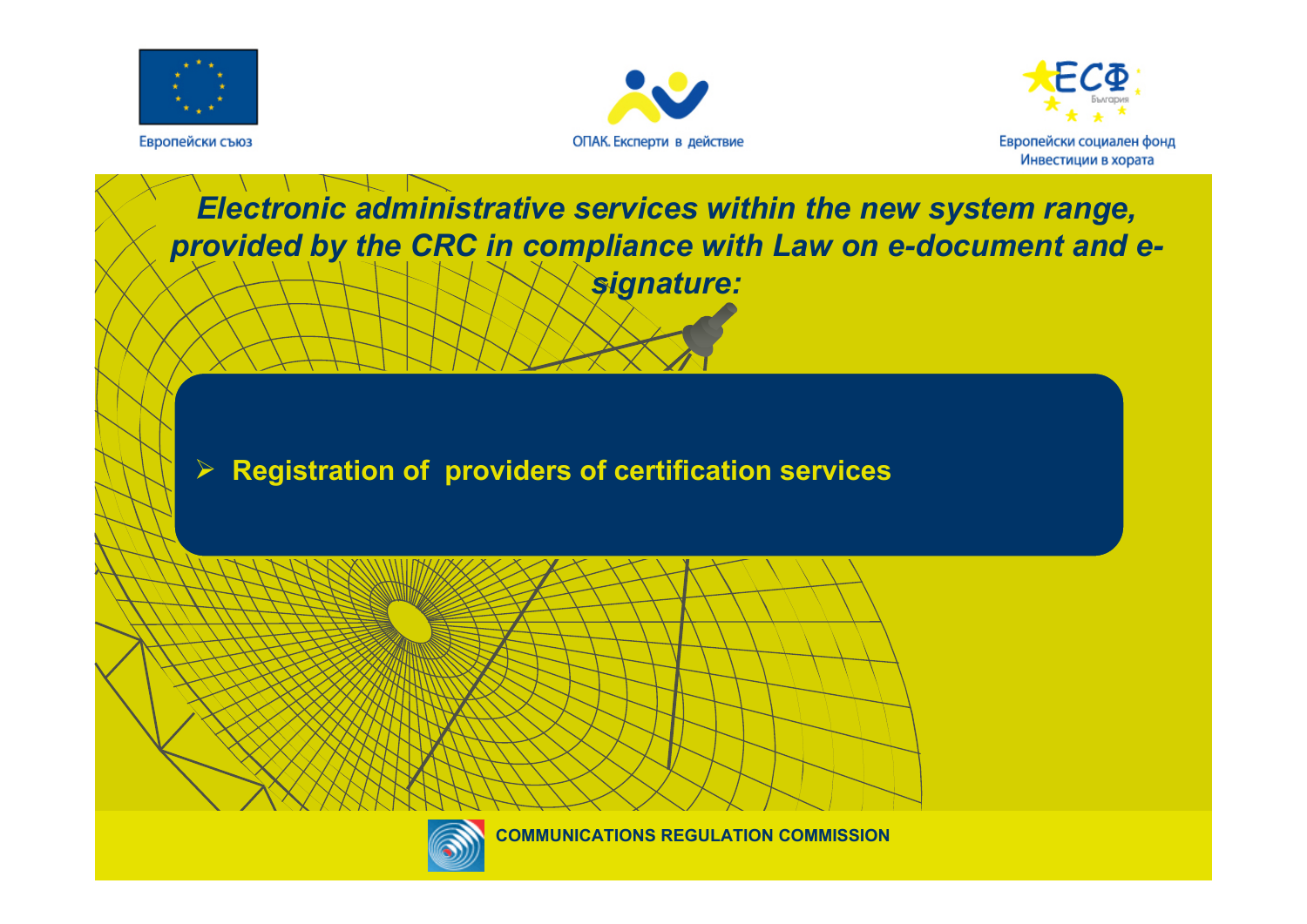





*Are provided by the CRC in compliance with Law on postal services Electronic administrative services within the new system range , (LPS):*

¾ **1. Granting individual license for performance of services within the scope of the universal postal service and/or for provision of postal money orders;**

¾**2. Amendment or supplement of the individual license for performance of services within the scope of the universal postal service and/or for provision of postal money orders;**

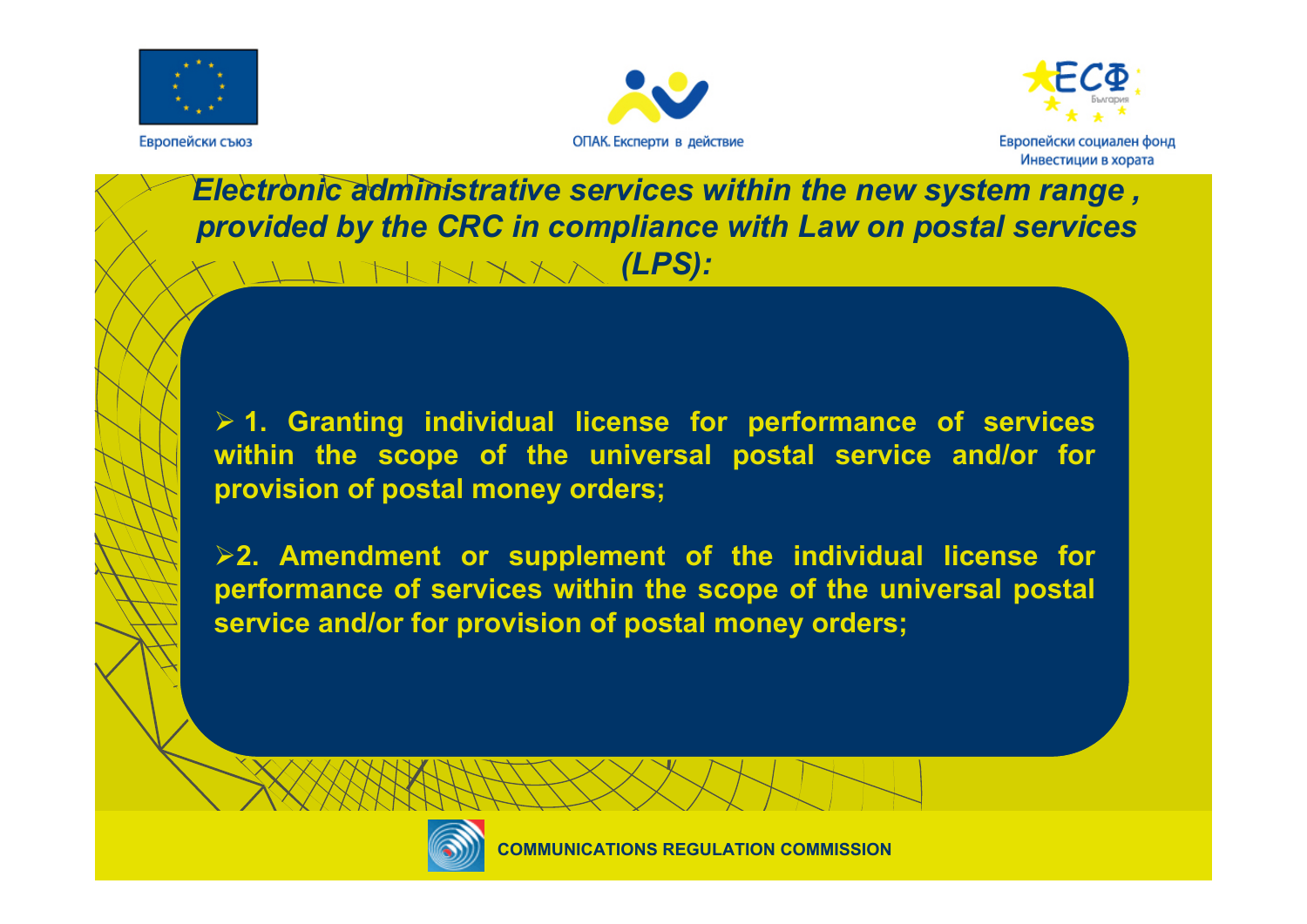





*Electronic administrative services within the new system range , provided by the CRC in compliance with LPS:*

¾ **3. Amendment of the individual license for performance of services within the scope of the universal postal service and/or for provision of postal money orders in relation with the change of the identification data;** 

¾**4. Transfer of the individual license for performance of services within the scope of the universal postal service and/or for provision of postal money orders;**

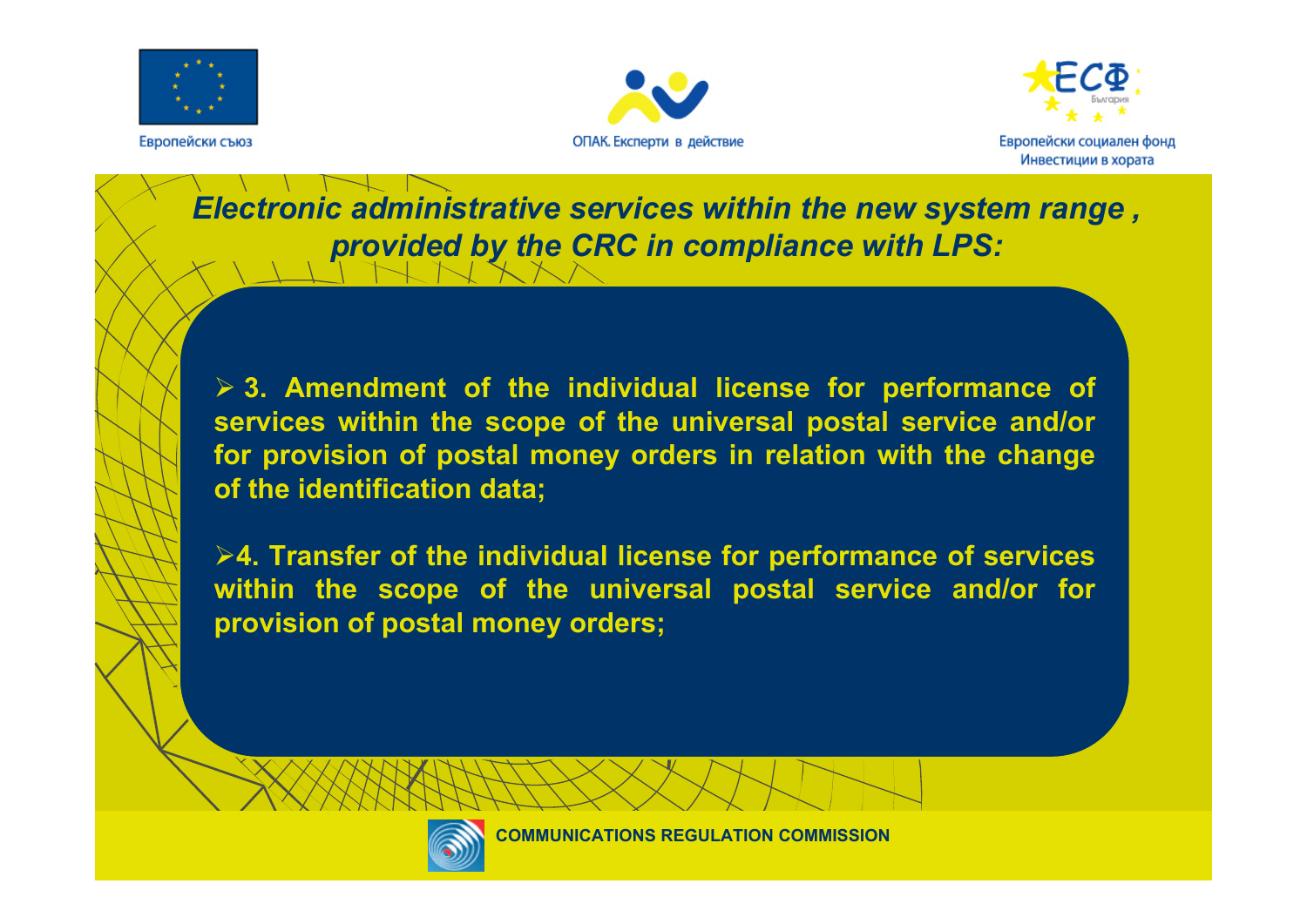





*Electronic administrative services within the new system range , provided by the CRC in compliance with LPS:*

¾**5. Termination before the term set of the individual license forperformance of services within the scope of the universal postal service and/or for provision of postal money orders on demand of the postal operator;**

¾**6. Entry in the public register for providers of non-universal postal services under Art. 38, Item 1-3 of the Law on postal services;**

¾**7. Issue of certificate for entry in the public register for providers of non-universal postal services under Art. 38, Item 1-3 of the Law on postal services;**

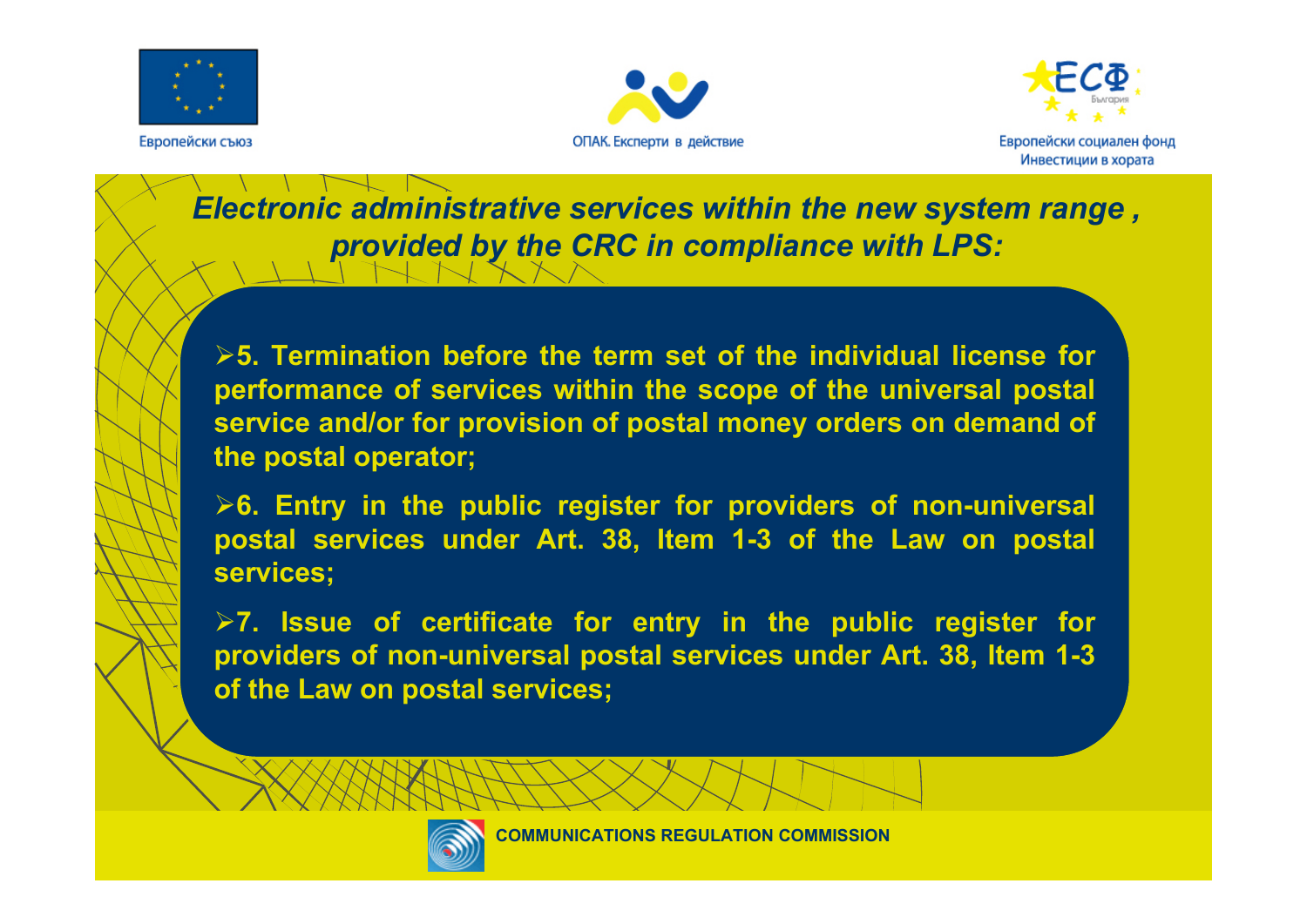





*Electronic administrative services within the new system range , provided by the CRC in compliance with LPS:*

¾ **8. Change of data in the notification for provision of nonuniversal postal services under Art. 38, Item 1-3 of the Law on postal services;**

¾**9. Termination of provision of the non-universal postal services;** 

¾**10. Changes, amendments, temporary discontinuance or suspension of the individual licenses before the term set, done unilaterally by the Commission for regulation of the communications (CRC);**

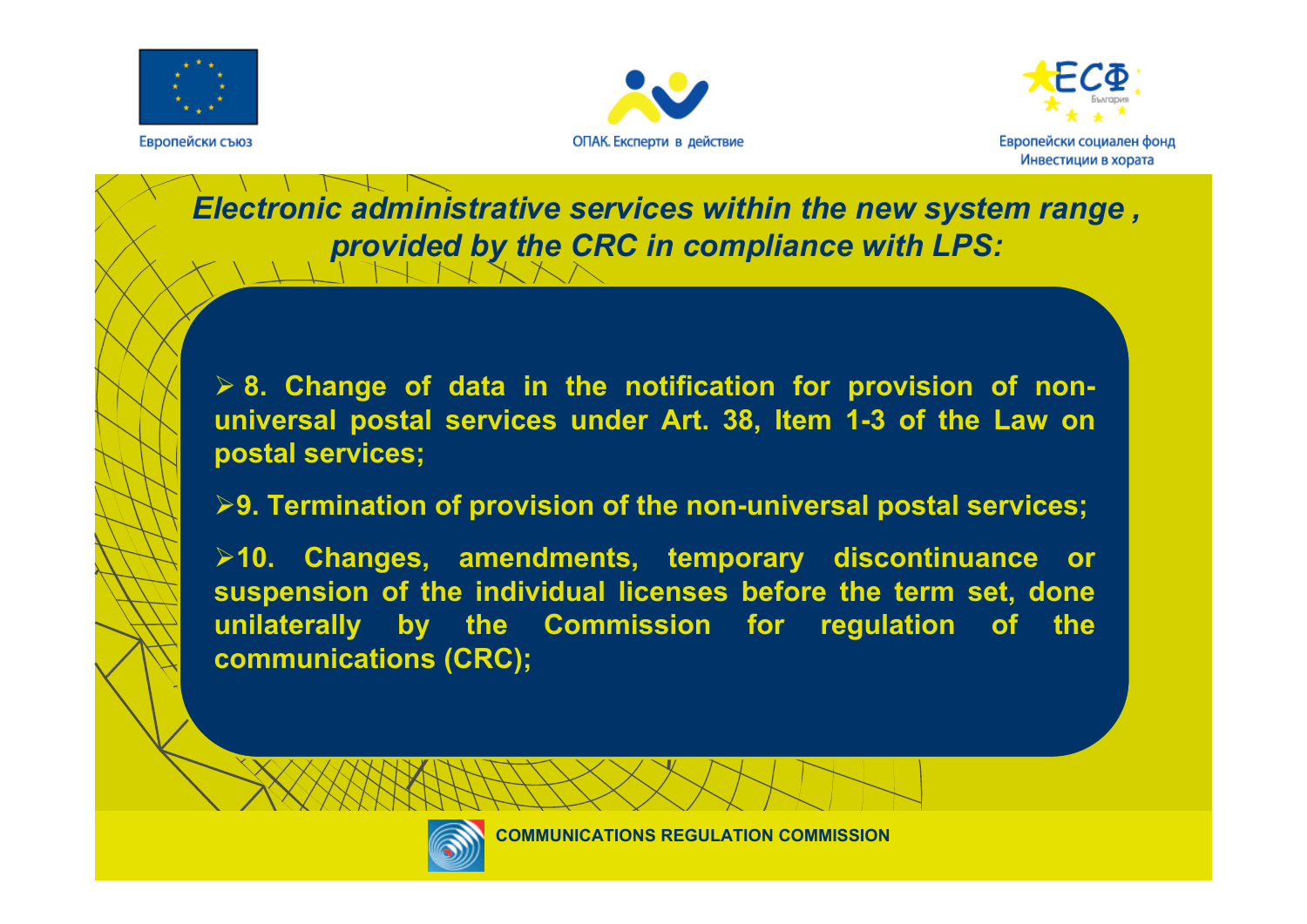





*Electronic administrative services within the new system range , provided by the CRC in compliance with LPS:*

¾ **11. Termination before the term set of the individual license for performance of the services under Art.39, Item 2 and/or 3 of the Law on postal services unilaterally by the CRC;** 

¾**12. Revoke of an individual license for performance of performance of services under Art.39, Item 2 and/or 3 of the Law on postal services;**

¾**13. Termination of operation of a provider of non-universal postal services under Art. 38, Item 1-3 of the Law on postal services.** 

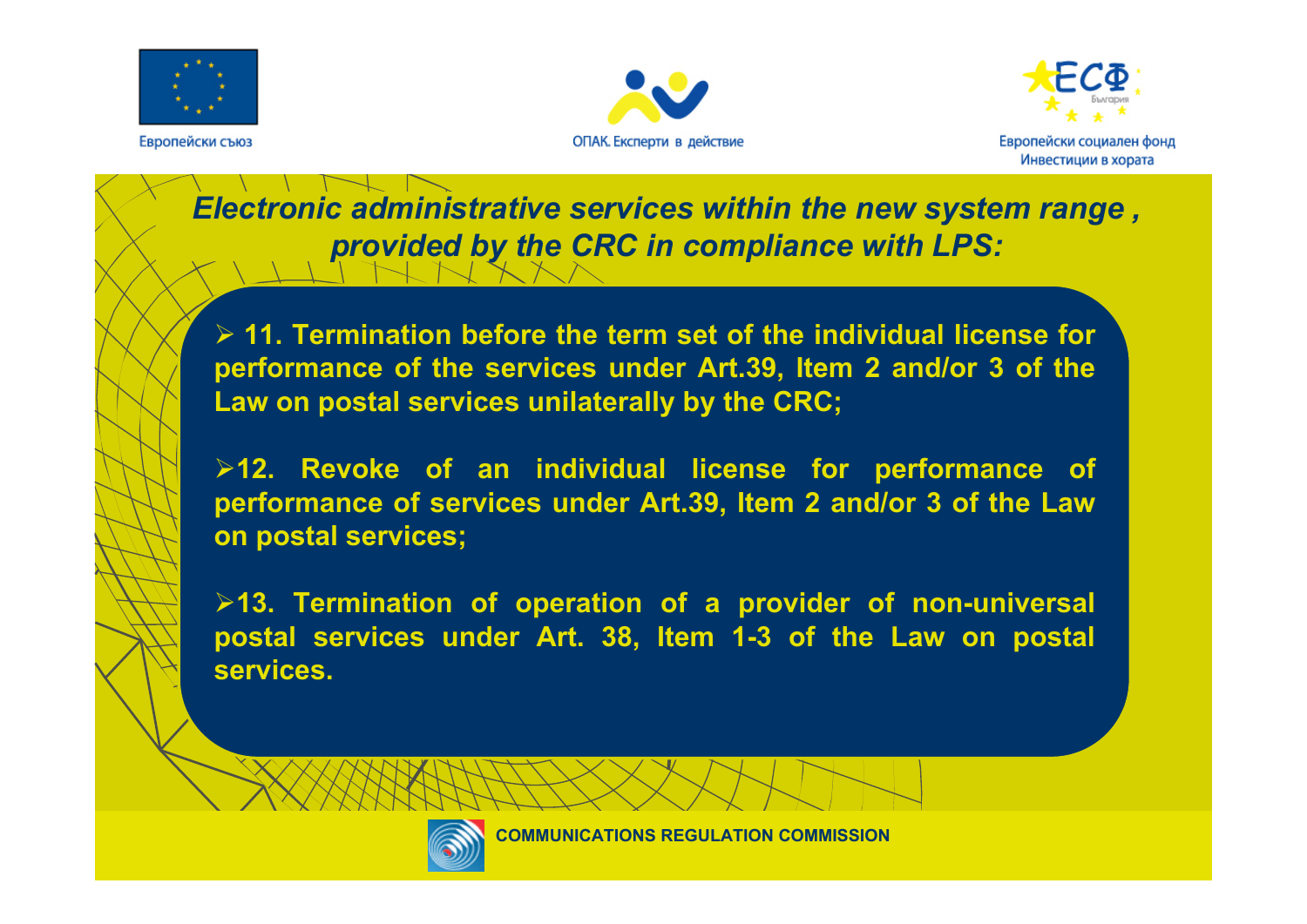





#### *CRC Information system "Licensing and registers"*



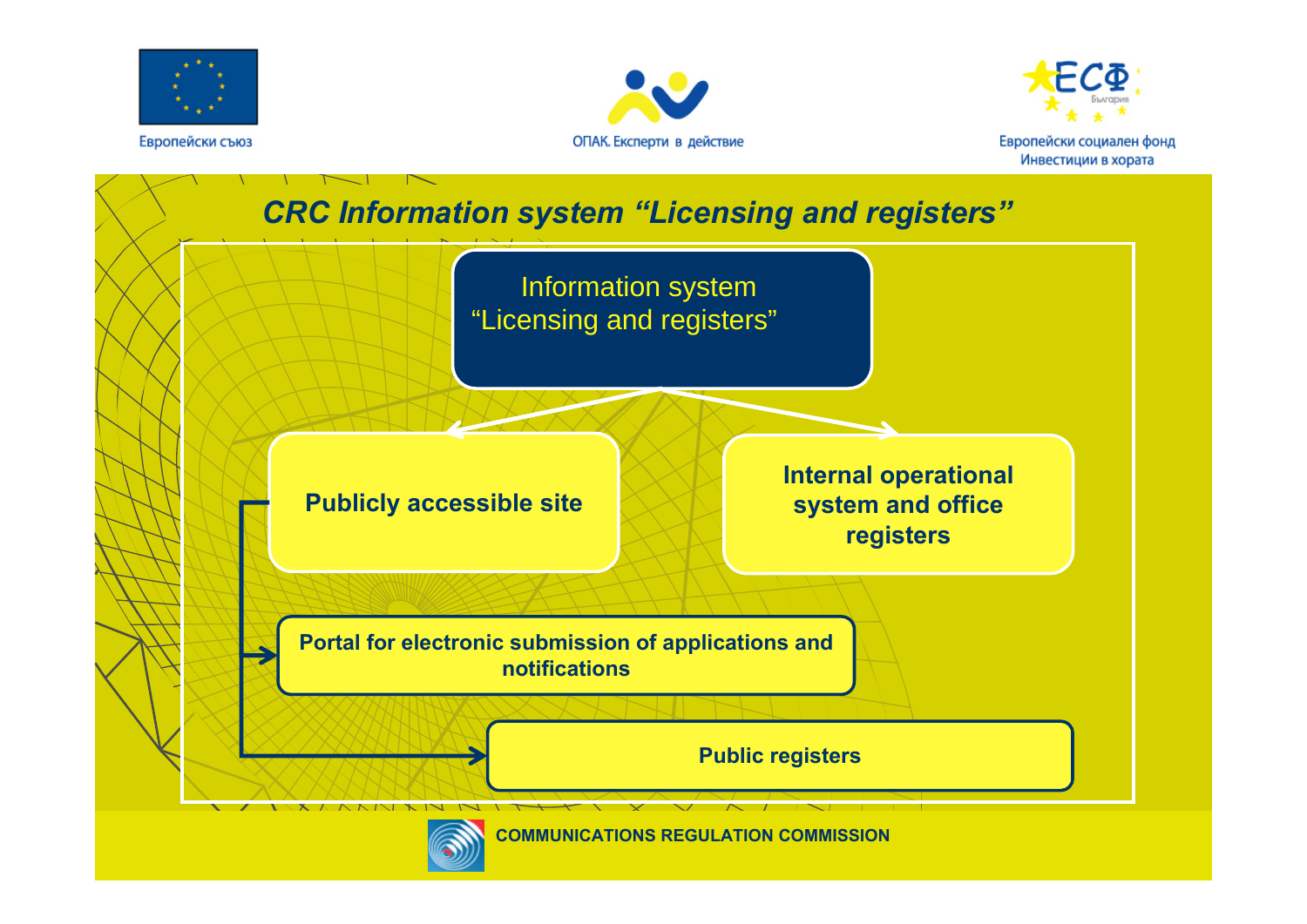





#### *CRC Information system "Licensing and registers"*



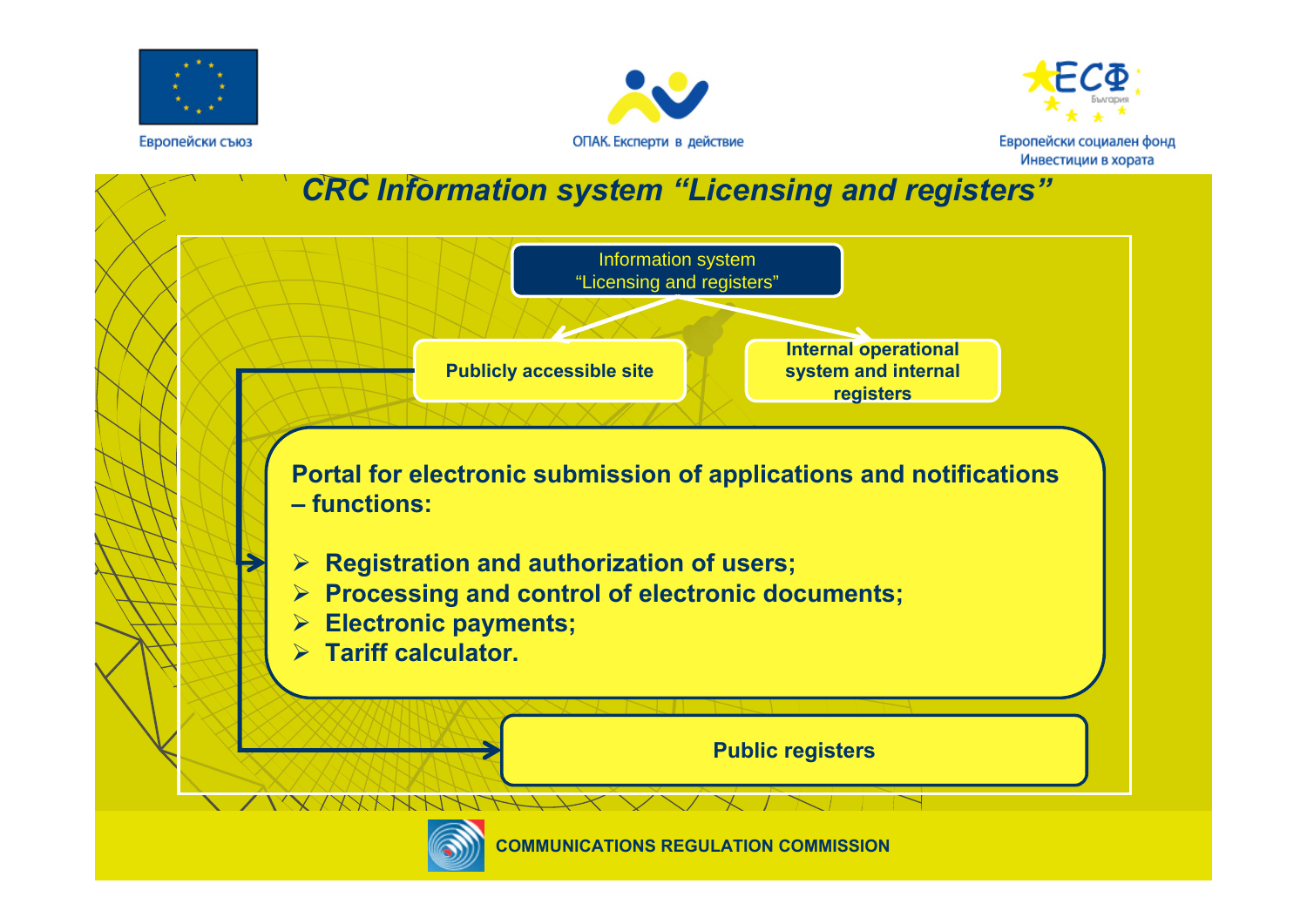





### *CRC Information system "Licensing and registers"*



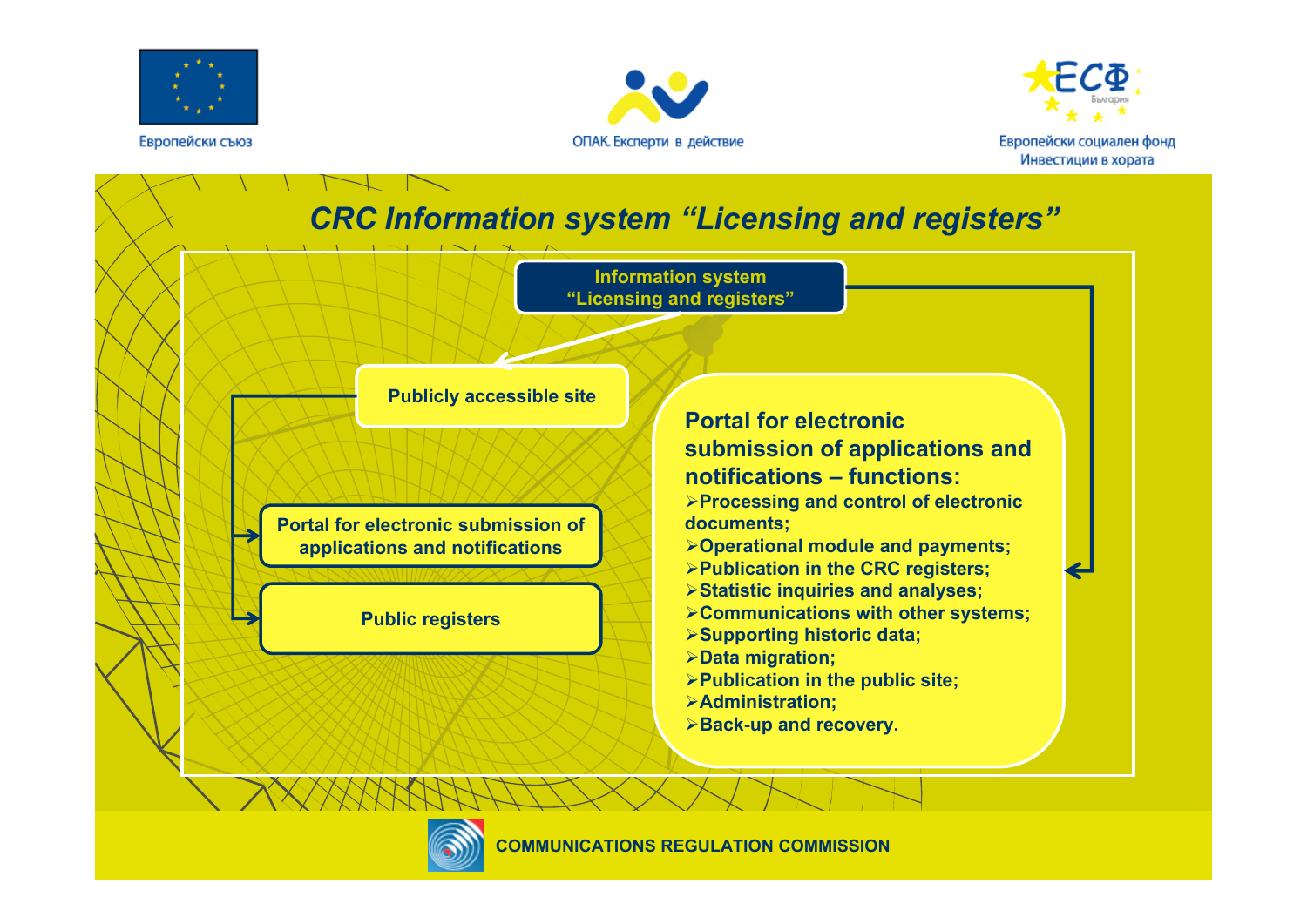





#### *Portal for electronic submission of applications and notifications advantages*

- ¾ **appropriate interface for communication with the users;**
- ¾ **possibility for inquiries for the imported by the enterprises/operators applications/notifications, for which access rights are granted;**
- ¾ **tracing the documents processing in the CRC;**

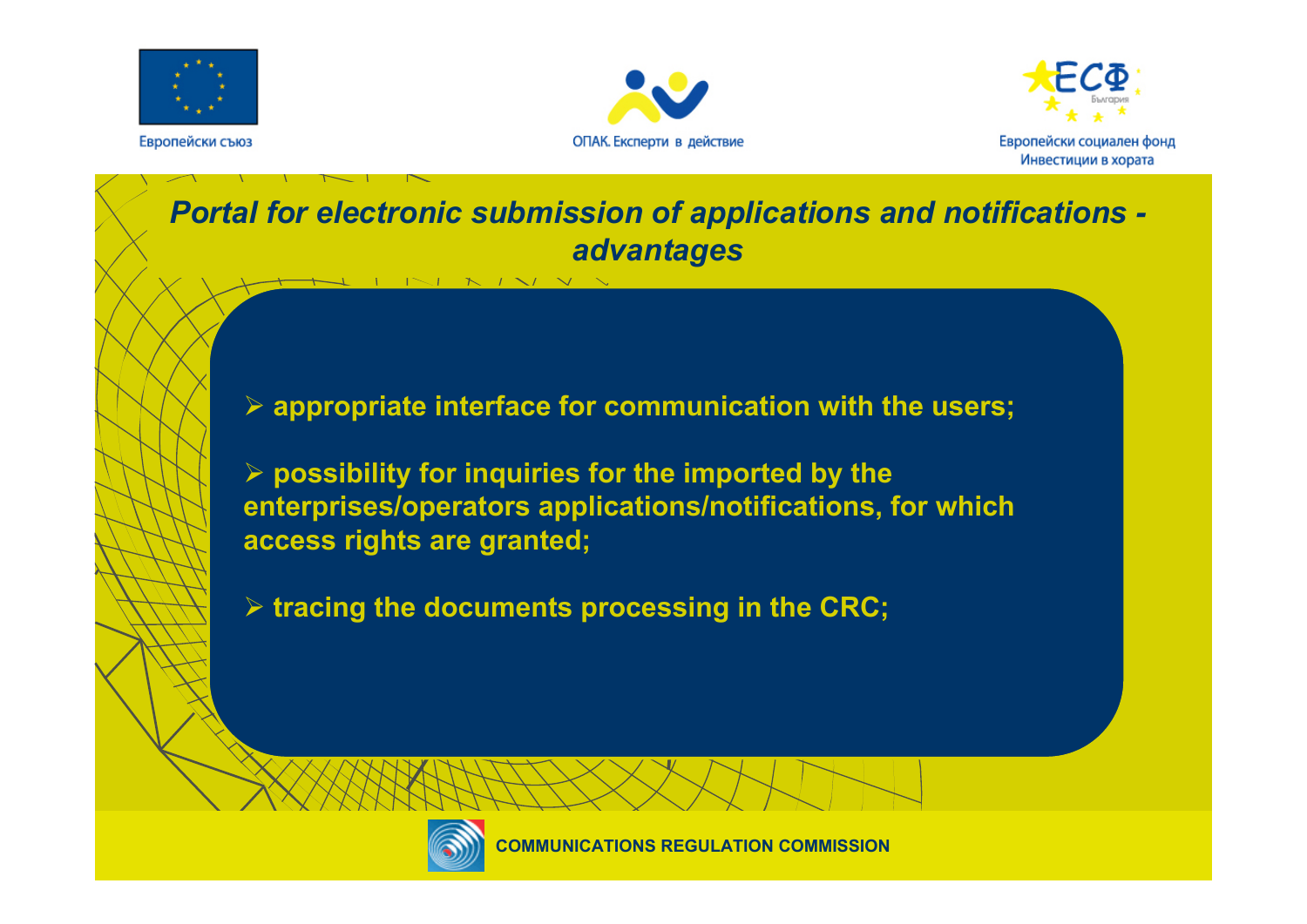





#### *Portal for electronic submission of applications and notifications advantages*

¾ **possibility for printing and local save in PDF and/or XML of the queries;**

¾ **entry and editing of applications/notifications through specially elaborated screens;**

- ¾ **possibility for editing depending on the status;**
- ¾ **verification at receiving e-signed document.**

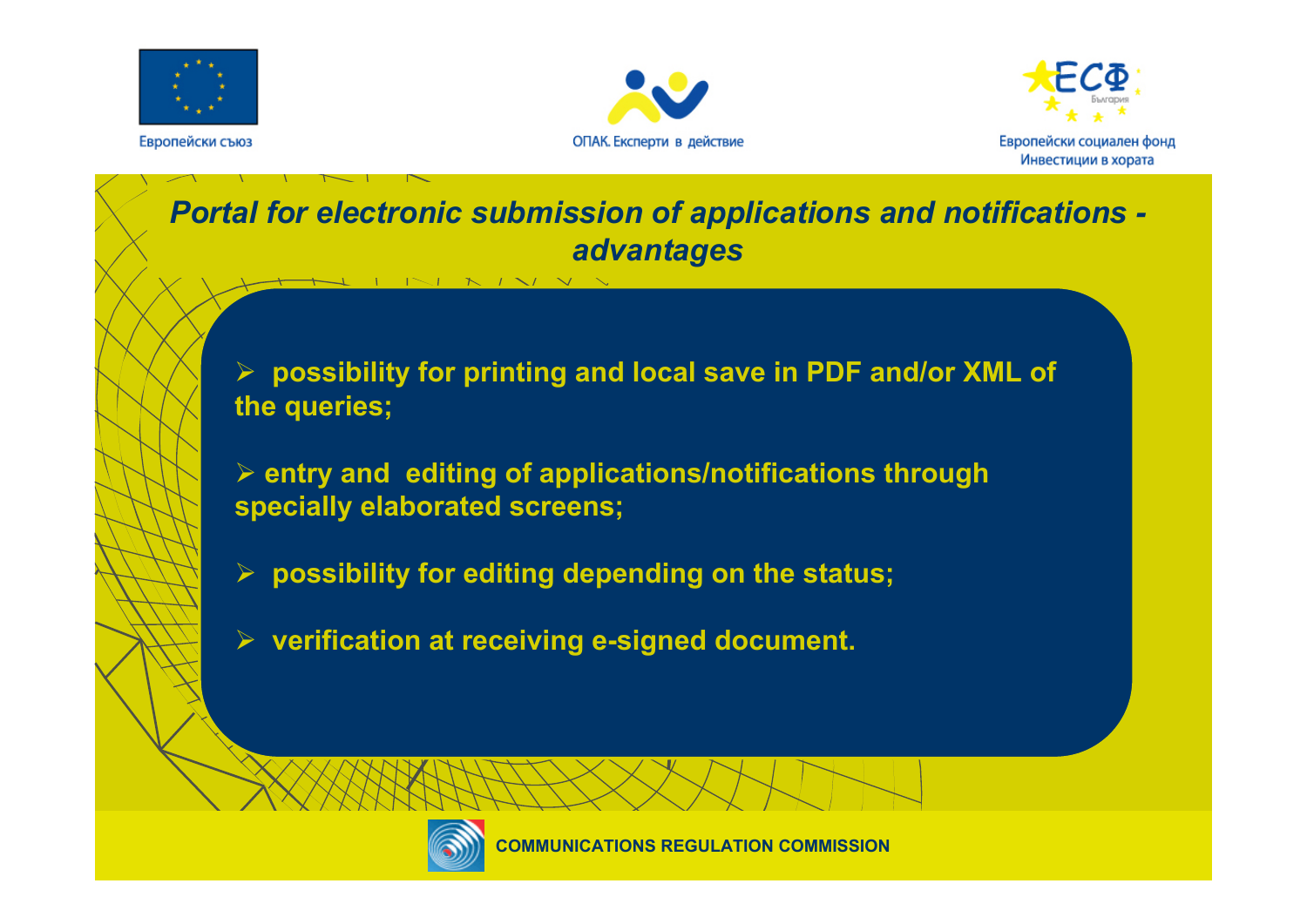





#### *Portal for electronic submission of applications and notifications advantages*

¾ **the e-payment is realized via interface with the payment systems as the received from them returned information for the payment is saved;**

¾ **tariff calculator allowing calculation of the taxes due;**

¾ **relevant screens of the calculator for update of the tariffs and the calculation rules.** 

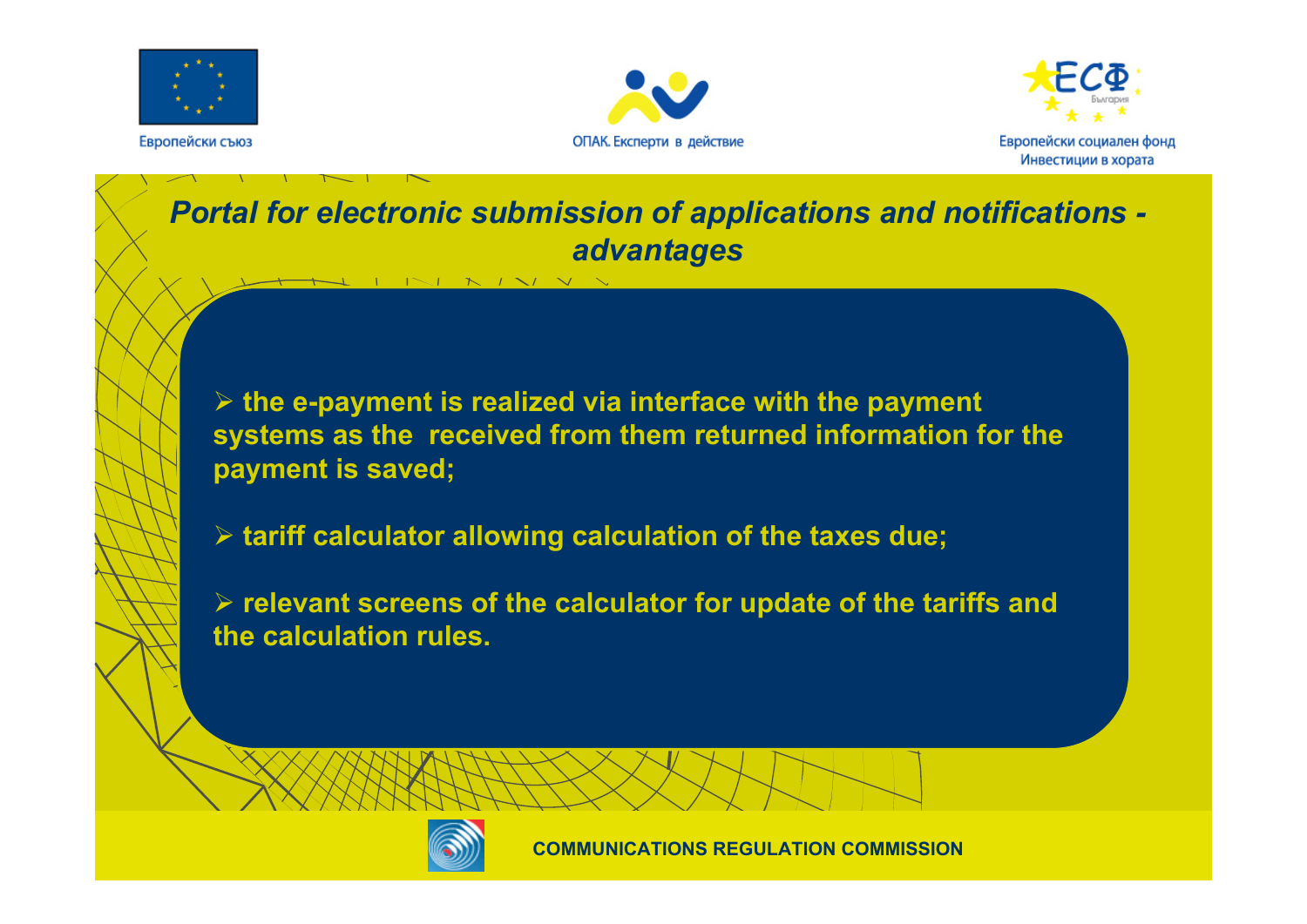





## *Public registers of the new information system – advantages*

¾ **an appropriate interface for data search;**

¾ **tools for automatic update (synchronization) of the data with those in the internal registers:**

- **- via certain period;**
- **- upon a request of authorized user of the system.**

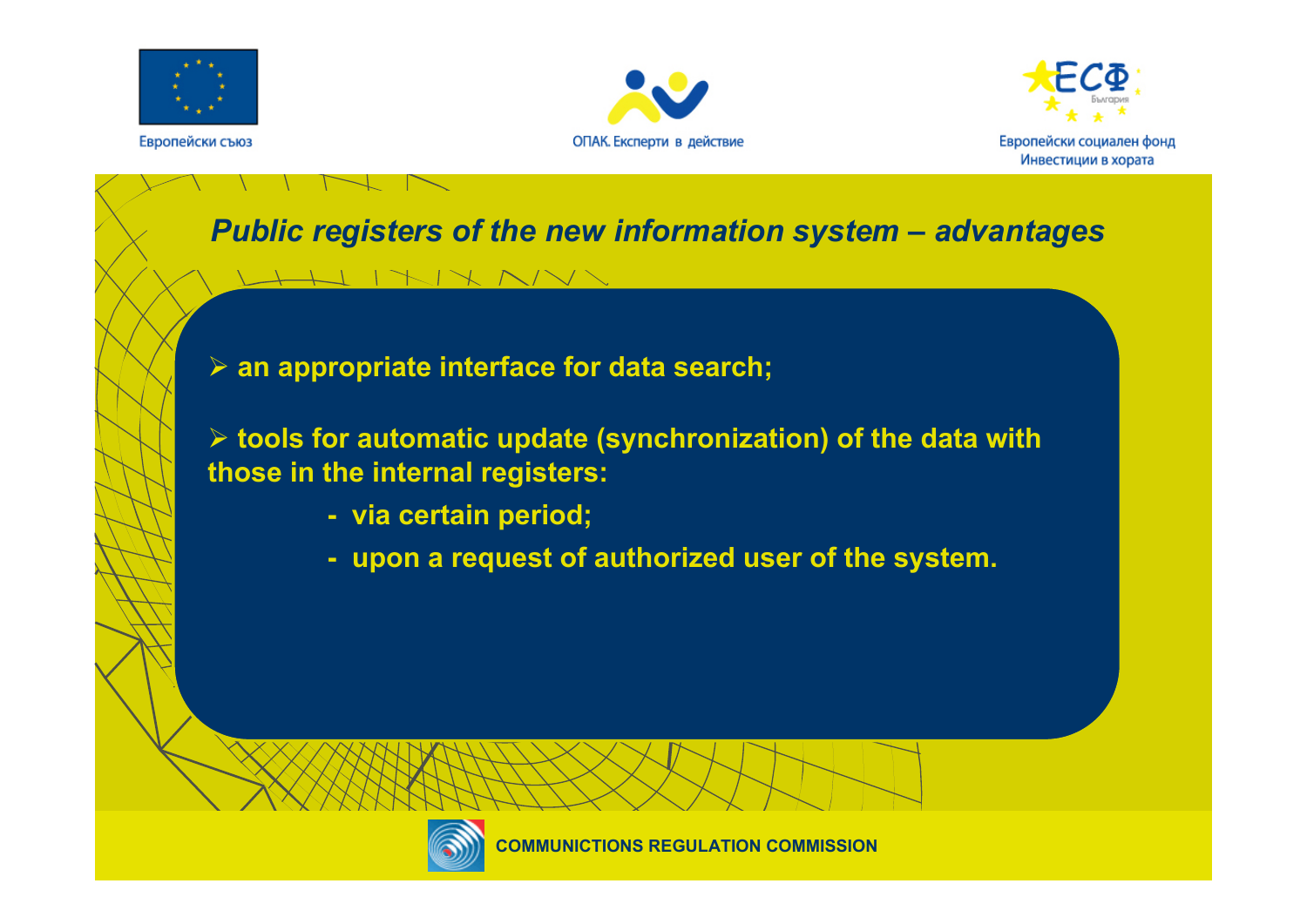





#### *Internal operational system and office registers – advantages*

#### ¾ **screens for entry of applications/notifications by an operator in the CRC, analogous to those of the portal;**

- ¾ **functionality for entry, control and verification, analogous to that of the portal;**
- ¾ **accessibility of the entered applications/notifications via the portal for authorized by the relevant undertaking/operator persons;**
- ¾**operational module for entry in the registers, acceptance and processing of applications/notifications and entry of the issued authorizations, additions and deletion from the registers.**

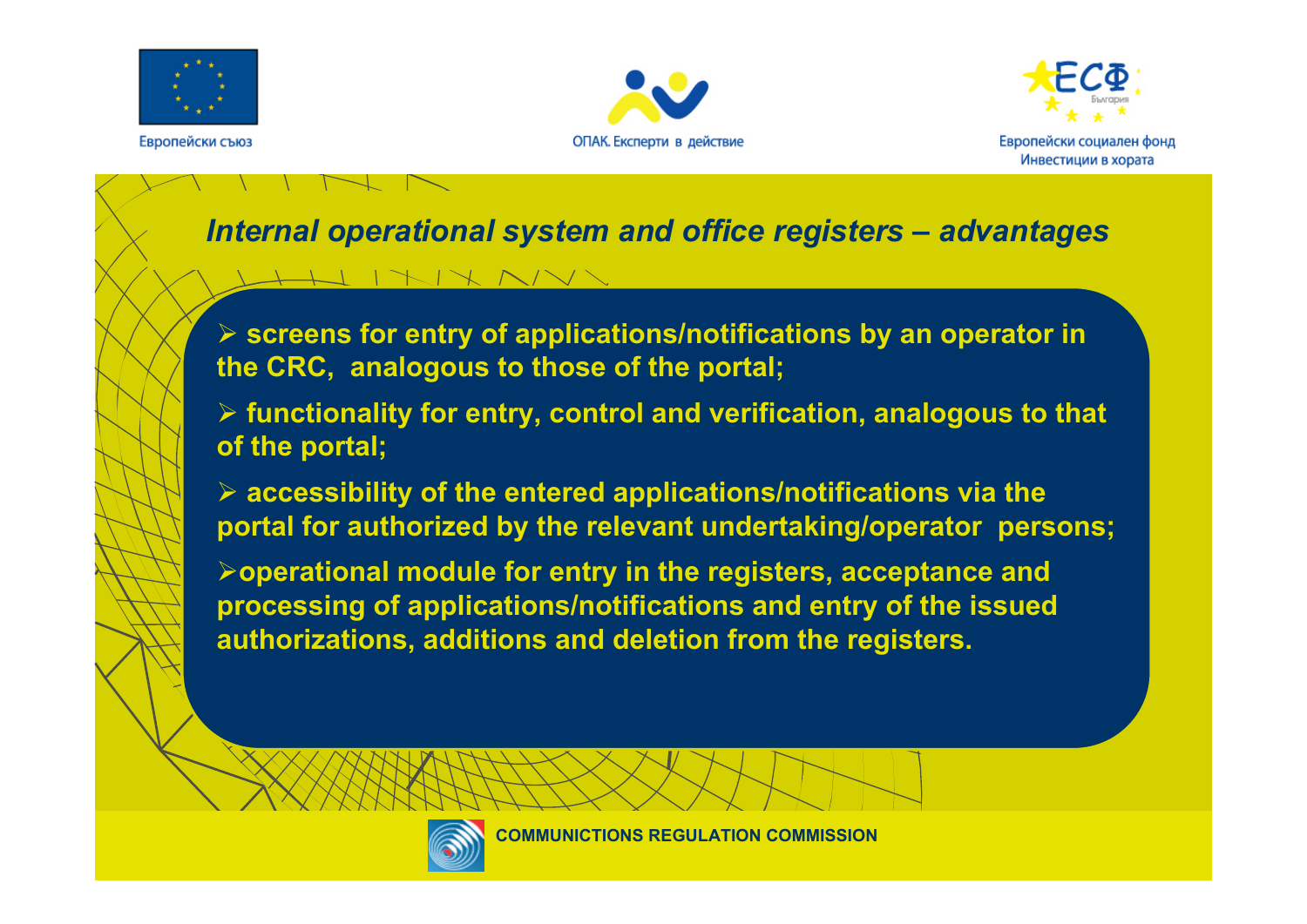





#### *Expected results upon after the information system start up:*

¾ **to save time, financial and human resources of the business during its communication with the CRC;**

¾ **improved quality of servicing for enterprises and citizens;**

¾ **facilitated access to the complex administrative services and CRC information data basis;**